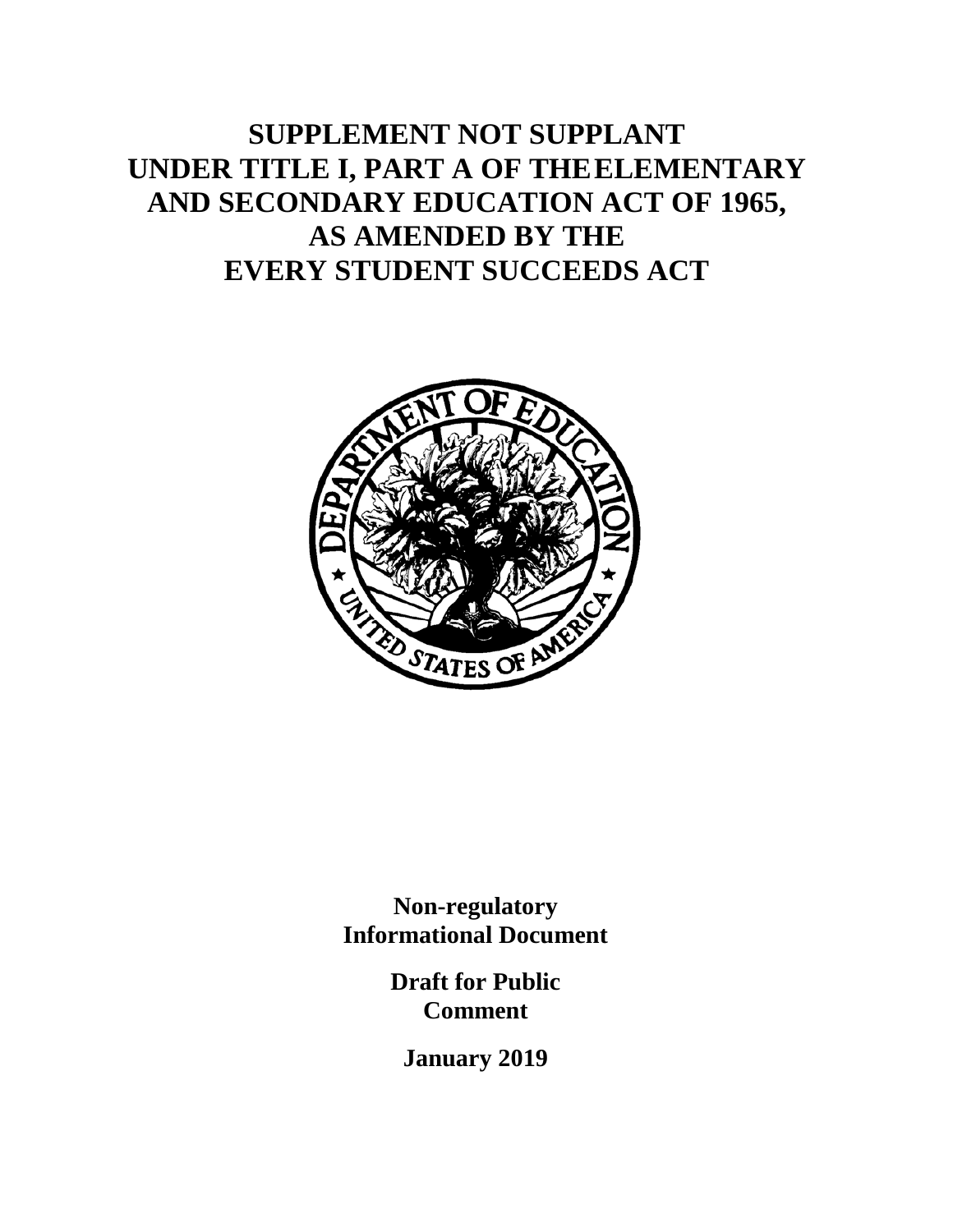# *Table of Contents*

| I.  |                                                                                                            |  |  |  |
|-----|------------------------------------------------------------------------------------------------------------|--|--|--|
| П.  |                                                                                                            |  |  |  |
| Ш.  |                                                                                                            |  |  |  |
| IV. |                                                                                                            |  |  |  |
|     | Example #1: Allocation of State and Local Funds Based on Student Characteristics (Weighted Student         |  |  |  |
|     | Example #2: Allocation of State and Local Funds Based on Staffing and Supplies12                           |  |  |  |
| V.  |                                                                                                            |  |  |  |
|     | Must an LEA develop a new methodology for allocating State and local funds to schools to<br>1.             |  |  |  |
|     | What does it mean for an LEA's allocation methodology to be "Title I neutral"? 13<br>2.                    |  |  |  |
|     | 3.<br>May an LEA be required to apply the three presumptions to determine whether supplanting has          |  |  |  |
|     | What State and local funds are subject to the Title I supplement not supplant requirement?13<br>4.         |  |  |  |
|     | 5.<br>Does an LEA have discretion as to which State and local funds it allocates to schools?14             |  |  |  |
|     | May a school's Title I status ever be taken into account in the methodology to allocate State and<br>6.    |  |  |  |
|     | May an LEA use a combination of methodologies for allocating State and local funds to<br>7.                |  |  |  |
|     | Does an LEA have flexibility when developing its methodology for allocating State and local<br>8.          |  |  |  |
|     | May the Department prescribe the specific methodology an LEA must use to allocate State and<br>9.          |  |  |  |
|     | Must an LEA's methodology result in equal per-pupil spending between Title I schools and<br>10.            |  |  |  |
|     | 11.<br>May an LEA use its actual per-pupil expenditures data to demonstrate compliance with                |  |  |  |
|     | Must an LEA use the same methodology for charter and non-charter schools within the LEA?16<br>12.          |  |  |  |
|     | Must an LEA adjust its allocation of State and local resources to account for changes during the<br>13.    |  |  |  |
|     | Will last-minute changes before the start of school affect compliance of an LEA's methodology<br>14.       |  |  |  |
|     | Must an LEA allocate State and local funds for activities required by State or local law to Title I<br>15. |  |  |  |
|     | Must an LEA post on its website its methodology for allocating State and local funds to<br>17.             |  |  |  |
|     | Must an LEA maintain documentation to demonstrate that the LEA allocated State and local<br>18.            |  |  |  |
|     | When must an LEA demonstrate compliance with the supplement not supplant requirement?.17<br>19.            |  |  |  |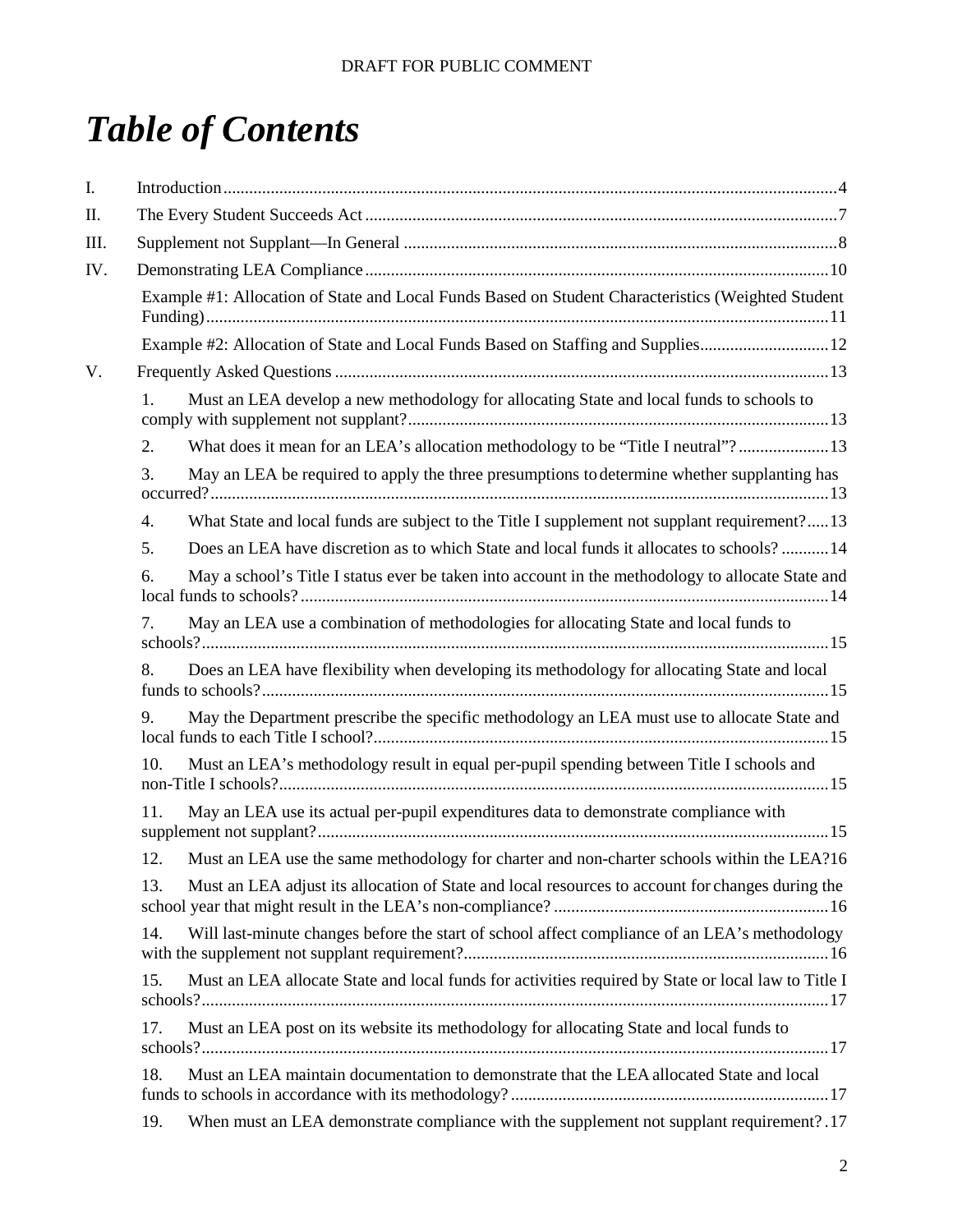|      | 20.                                                                                | Do the supplement not supplant requirements described in this document apply to other ESEA                                                                                                      |  |  |
|------|------------------------------------------------------------------------------------|-------------------------------------------------------------------------------------------------------------------------------------------------------------------------------------------------|--|--|
|      | 21.                                                                                | May the Secretary of Education waive the Title I, Part A supplement not supplant requirement?<br>18                                                                                             |  |  |
|      | 22.                                                                                | Must an SEA approve an LEA's methodology for allocating State and local funds to schools?18                                                                                                     |  |  |
|      | 23.                                                                                | How does an LEA treat Impact Aid funds and other Federal funds intended to replace local tax                                                                                                    |  |  |
|      | 24.                                                                                | Are there LEAs that, in whole or in part, do not need to comply with ESEA section 1118(b)(2)?<br>19                                                                                             |  |  |
|      | 25.                                                                                | If an educational service agency (ESA) receives Title I, Part A funds as an LEA to provide Title<br>I services to a group of regular LEAs, must the ESA comply with the supplement not supplant |  |  |
|      | 26.                                                                                | Must Title I, Part A funds be used only for allowable activities given that no LEA may be                                                                                                       |  |  |
| VI.  |                                                                                    |                                                                                                                                                                                                 |  |  |
| VII. | Excluding Supplemental State and Local Funds from a Determination of Supplanting21 |                                                                                                                                                                                                 |  |  |
|      |                                                                                    |                                                                                                                                                                                                 |  |  |
|      |                                                                                    |                                                                                                                                                                                                 |  |  |
|      |                                                                                    |                                                                                                                                                                                                 |  |  |
|      |                                                                                    |                                                                                                                                                                                                 |  |  |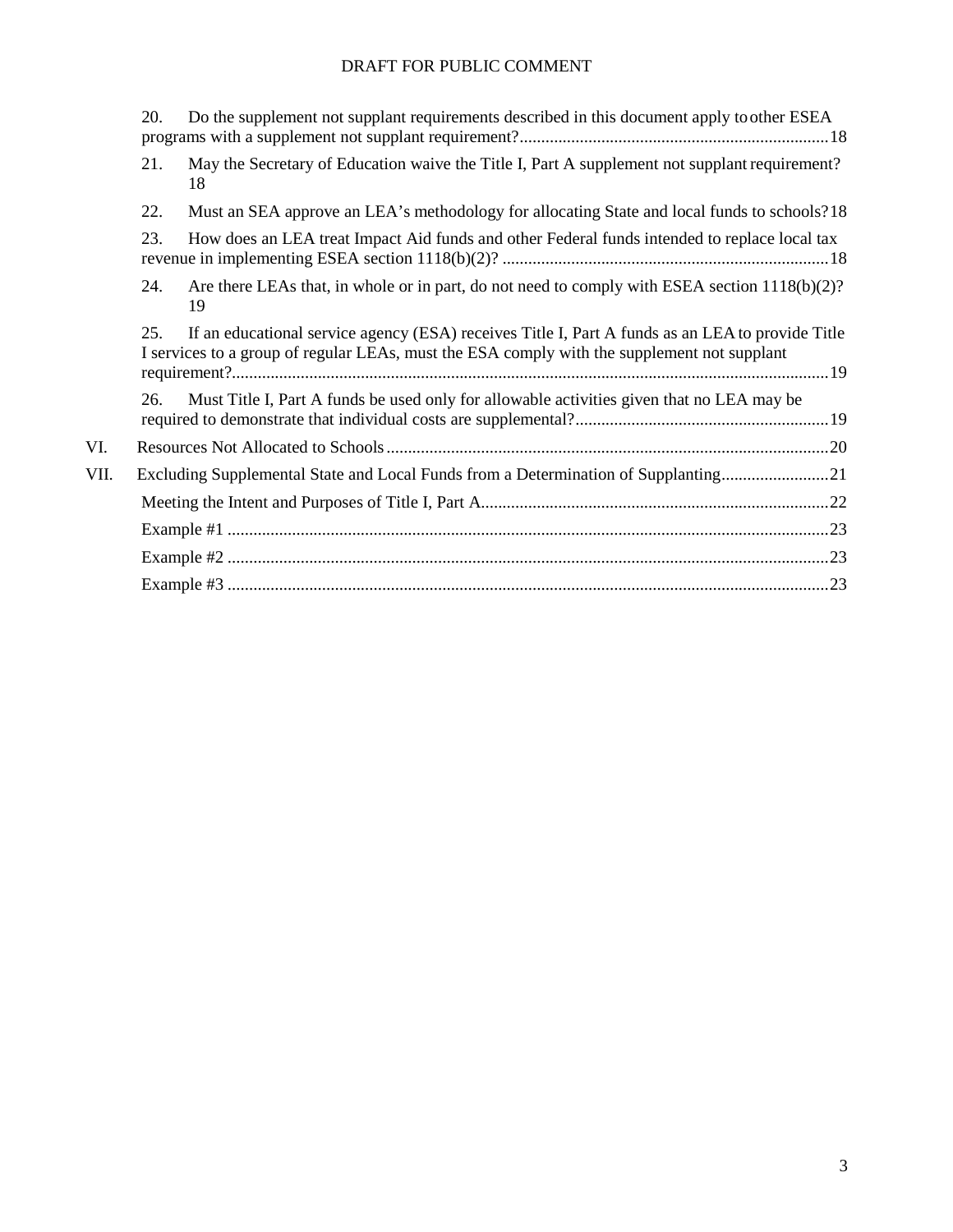# <span id="page-3-0"></span>**I.** *Introduction*

The purpose of Title I of the Elementary and Secondary Education Act of 1965 (ESEA) is to "provide all children significant opportunity to receive a fair, equitable, and high-quality education, and to close educational achievement gaps."[1](#page-3-1) The U.S. Department of Education (Department) allocates Title I, Part A funds through State educational agencies (SEAs) to local educational agencies (LEAs) to improve the achievement of low-achieving students in schools with high concentrations of students from low-income families.

To ensure that the Federal investment has a meaningful impact on the students the program is designed to serve, Title I, Part A includes a requirement that Title I, Part A funds supplement, and do not supplant, funds available from State and local sources for the education of students participating in Title I, Part A programs. Without this requirement, Federal dollars could simply be used to replace State and local dollars that would otherwise be made available.

While recognizing the importance of the supplement not supplant requirement, Congress indicated that supplement not supplant under the ESEA as amended by the No Child Left Behind Act of [2](#page-3-2)001 (NCLB) had become more restrictive than its original intent.<sup>2</sup> Similarly, a report jointly published by the American Enterprise Institute and the Center for American Progress in 2012 described the supplement not supplant requirement under NCLB as "burdensome" and giving "strong incentives to perpetuate past spending practices—even hopelessly ineffective ones."<sup>[3](#page-3-3)</sup> The same 2012 report endorsed replacing the NCLB-era compliance tests with a simpler, more objective test<sup>[4](#page-3-4)</sup> based on an examination of a district's allocation methodology and finding it neutral with respect to a school's Title I status.<sup>[5](#page-3-5)</sup> It suggested such a neutrality test "frees local officials to take conscious steps toward using Title I funds to improve student achievement."<sup>[6](#page-3-6)</sup>

Under the ESEA as amended by the Every Student Succeeds Act of 2015 (ESSA), the manner in which an LEA demonstrates compliance with the supplement not supplant requirement changed. The change was described in a report from the Senate Committee on Health, Education, Labor, and Pensions as intended to "provide more flexibility for schools to utilize Title I funds to implement comprehensive and innovative programs. LEAs will be able to demonstrate [supplement not supplant] compliance in a much less burdensome and restrictive way, while still making clear that Federal dollars are supplemental to State and local dollars and not be used to replace them."<sup>[7](#page-3-7)</sup>

(American Enterprise Institute/Center for American Progress, 2012), 18-20,

<span id="page-3-2"></span><span id="page-3-1"></span><sup>&</sup>lt;sup>1</sup> See ESEA section 1001.<br><sup>2</sup> U.S. Congress, Senate, Committee on Health, Education, Labor and Pensions (HELP), *Every Child Achieves Act of 2015 Report to Accompany S.1117*, 114th Congress, 2d Session, 2015, S. Rep. 114-231, 31, https://www.congress.gov/114/crpt/srpt231/CRPT-114srpt231.pdf

<span id="page-3-3"></span> $3$  Raegen Miller, Frederick Hess & Cynthia Brown, "Reauthorization of the Elementary and Secondary Education Act Offers a New Chance to Improve Education", (American Enterprise Institute/Center for American Progress, 2012), 2-3,

<span id="page-3-4"></span>https://cdn.americanprogress.org/wp-content/uploads/issues/2012/03/pdf/titleI\_recs.pdf<br><sup>4</sup> Melissa Junge and Sheara Kravic, "How the Supplement-Not-Supplant Requirement Can Work Against the Policy Goals of Title I",

http://www.aei.org/wp-content/uploads/2012/03/-how-the-supplementnotsupplant-requirement-can-work-against-the-policy-goals-of-

<span id="page-3-5"></span> $<sup>5</sup>$  Miller, Hess & Brown, 3</sup>

<span id="page-3-7"></span><span id="page-3-6"></span> $6$  Ibid, 3

<sup>7</sup> U.S. Congress, Senate, HELP Committee, *Every Child Achieves Act of 2015 Report to Accompany S.1117*, 32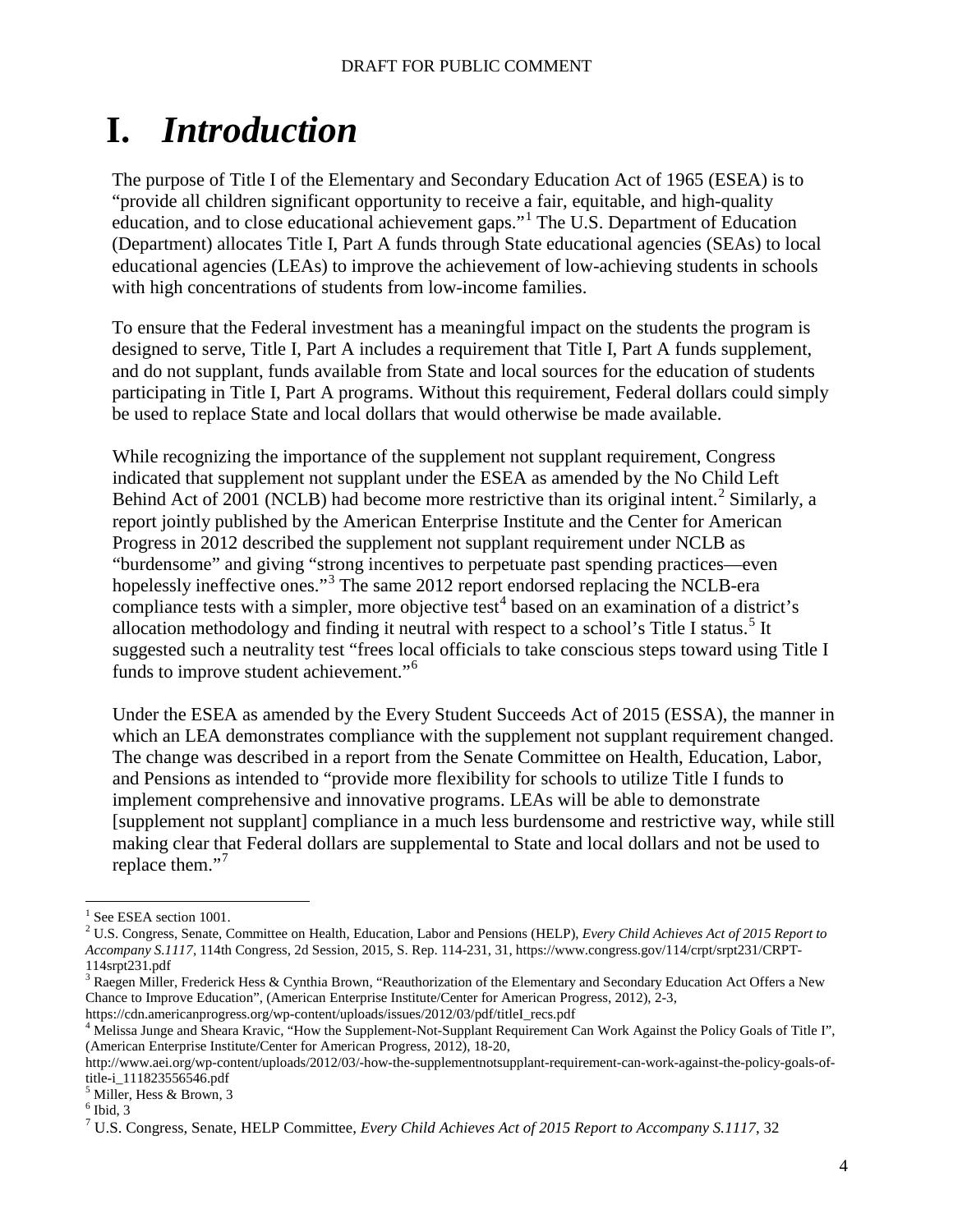This document addresses the Title I, Part A supplement not supplant requirement in the ESEA as amended by ESSA. It does not address supplement not supplant requirements for other ESEA programs, which are different from the requirements for Title I, Part A.<sup>[8](#page-4-0)</sup> It also does not address other non-ESEA grant programs the Department administers that have a supplement not supplant requirement.

Please note that in March and April 2016, the Department engaged in negotiated rulemaking in order to promulgate regulations regarding the Title I, Part A supplement not supplant requirement. On September 6, 2016, after failure to reach consensus during negotiated rulemaking, the Department published a notice of proposed rulemaking (NPRM) regarding the Title I, Part A supplement not supplant requirement.<sup>[9](#page-4-1)</sup>

The nonpartisan Congressional Research Service (CRS) concluded the Department's proposed regulations put forth during negotiated rulemaking in 2016 "appear[ ] to go beyond what would be required under a plain language reading of the statute"<sup>[10](#page-4-2)</sup> and that a "legal argument could be raised that [the Department] exceeded its statutory authority if it promulgates the proposed [supplement not supplant] rules".<sup>[11](#page-4-3)</sup>

The Department never published final regulations. On July 17, 2018, the Department withdrew its NPRM. [12](#page-4-4)

Therefore, the draft regulations are not and were never in effect, do not reflect the policy of the Department, and have no force of law. The guidance in this document supersedes all prior nonregulatory guidance issued by the Department concerning the Title I, Part A supplement not supplant requirement.

The Department has determined that this document is significant guidance under the Office of Management and Budget's Final Bulletin for Agency Good Guidance Practices, 72 Fed. Reg. 3432 (Jan. 25, 2007; see

[https://www.whitehouse.gov/sites/whitehouse.gov/files/omb/memoranda/2007/m07-07.pdf\)](https://www.whitehouse.gov/sites/whitehouse.gov/files/omb/memoranda/2007/m07-07.pdf). Significant guidance is non-binding and does not create or impose new legal requirements. The Department is issuing this document to provide SEAs, LEAs, and schools with information to assist them in meeting their obligations under the ESEA.

If you are interested in commenting on this document, please email us your comments at [OESE.feedback@ed.gov](mailto:OESE.feedback@ed.gov) or write to us at the following address: Office of Elementary and Secondary Education, 400 Maryland Avenue, SW, Washington, DC 20202. For further

<span id="page-4-1"></span><span id="page-4-0"></span> $^8$  See question #20 in the FAQ section for a complete list of other ESEA programs with supplement not supplant requirements.<br><sup>9</sup> Office of Elementary and Secondary Education, US Department of Education, Notice of Propos No. 172, (September 6, 2016): 61148, https://www.federalregister.gov/documents/2016/09/06/2016-20989/title-i-improving-the-

<span id="page-4-2"></span>academic-achievement-of-the-disadvantaged-supplement-not-supplant<br><sup>10</sup> Congressional Research Service Memorandum, *Proposed Regulations on the Supplement, Not Supplant Provision That Applies to the Title I-A Program Authorized by the Elementary and Secondary Education Act*, Jody Feder and Rebecca Skinner, (May 5, 2016), 8, https://edworkforce.house.gov/uploadedfiles/sns\_and\_negotiated\_rulemaking\_5-5-16.pdf

<span id="page-4-4"></span><span id="page-4-3"></span><sup>&</sup>lt;sup>11</sup> Ibid, 9<br><sup>12</sup> Office of Elementary and Secondary Education, US Department of Education, Proposed Rule Withdrawal, *Federal Register* 83, No. 137, (July 17, 2018): 33167, https://www.federalregister.gov/documents/2018/07/17/2018-15259/title-i-improving-the-academicachievement-of-the-disadvantaged-supplement-not-supplant-withdrawal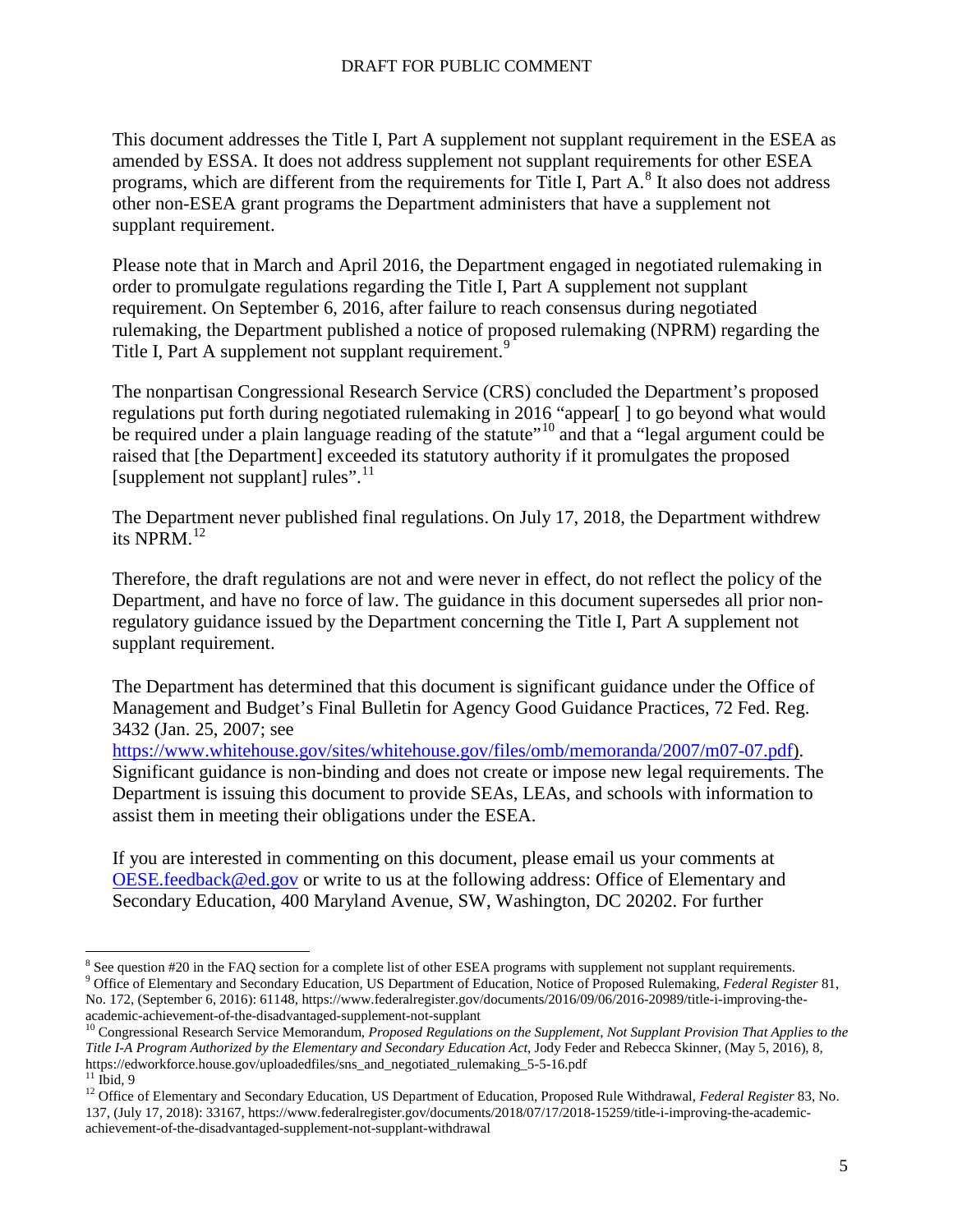information about the Department's guidance processes, please visit [www2.ed.gov/policy/gen/guid/significant-guidance.html.](http://www2.ed.gov/policy/gen/guid/significant-guidance.html)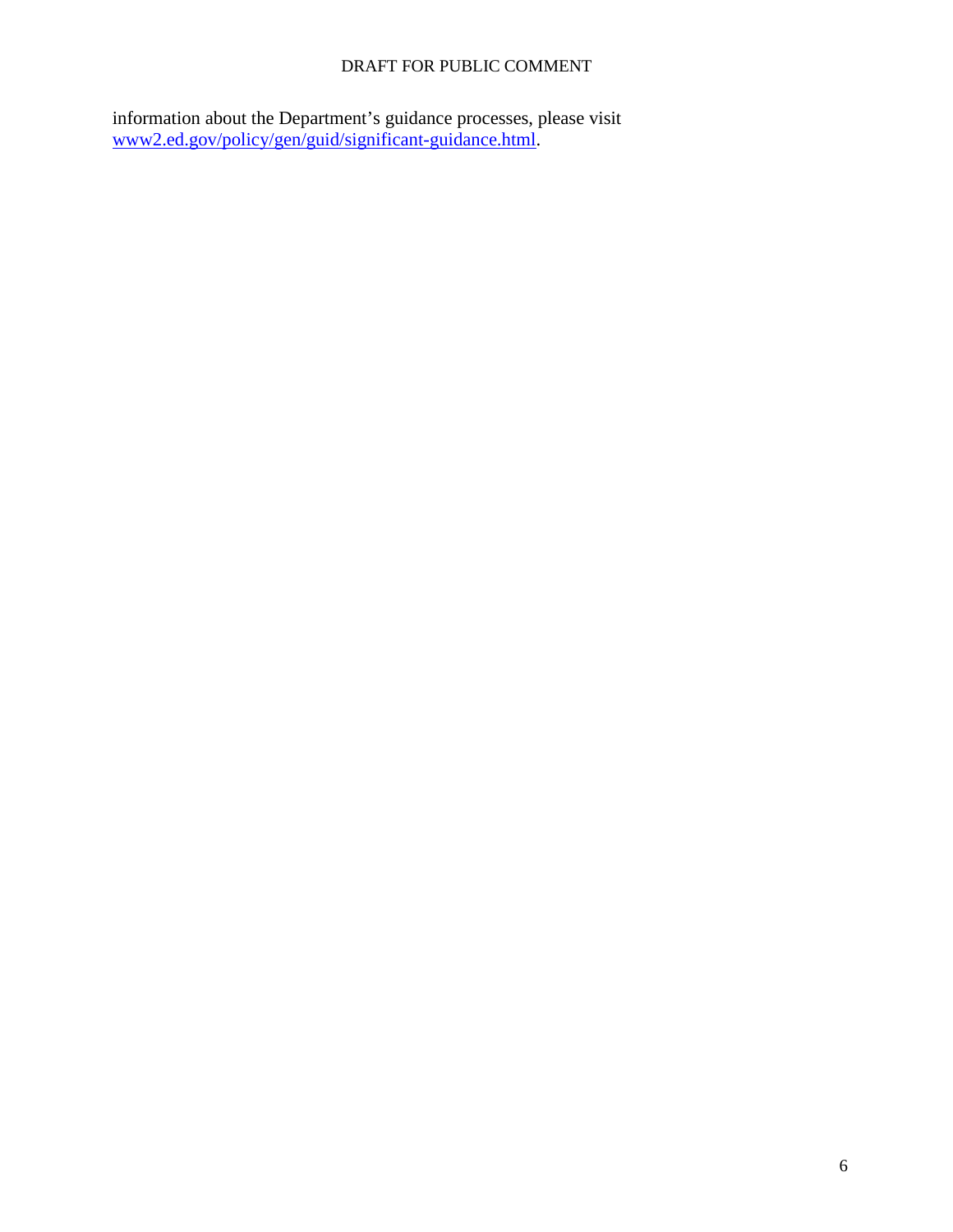# <span id="page-6-0"></span>**II.** *The Every Student Succeeds Act*

In 2015, ESSA reauthorized the ESEA, including Title I, Part A and its fiscal requirements.

An LEA receiving Title I, Part A funds must continue to use its Title I, Part A funds only to supplement, and not supplant, the funds that would be made available from State and local sources in the absence of such Federal funds. This general supplement not supplant requirement is largely unchanged from NCLB.

However, the manner in which an LEA demonstrates compliance with supplement not supplant is now different. Under ESSA, an LEA's allocation of State and local funds to schools is examined as a whole to ensure that Title I, Part A funds supplement, and do not supplant, State and local funds. An LEA can no longer be required to identify that any individual cost or service supported with Title I, Part A funds is supplemental.

Therefore, an LEA must show that its methodology to allocate State and local funds to schools results in each Title I school receiving all of the State and local funds it would otherwise receive if it were not receiving Title I, Part A funds.

In other words, an LEA's methodology must be "Title I neutral" in that it allocates State and local funds to schools without regard for Title I status. This demonstrates an LEA did not reduce the State and local funds made available to a Title I school because such a school is also receiving Title I, Part A funds. This is consistent with the purpose of the supplement not supplant requirement.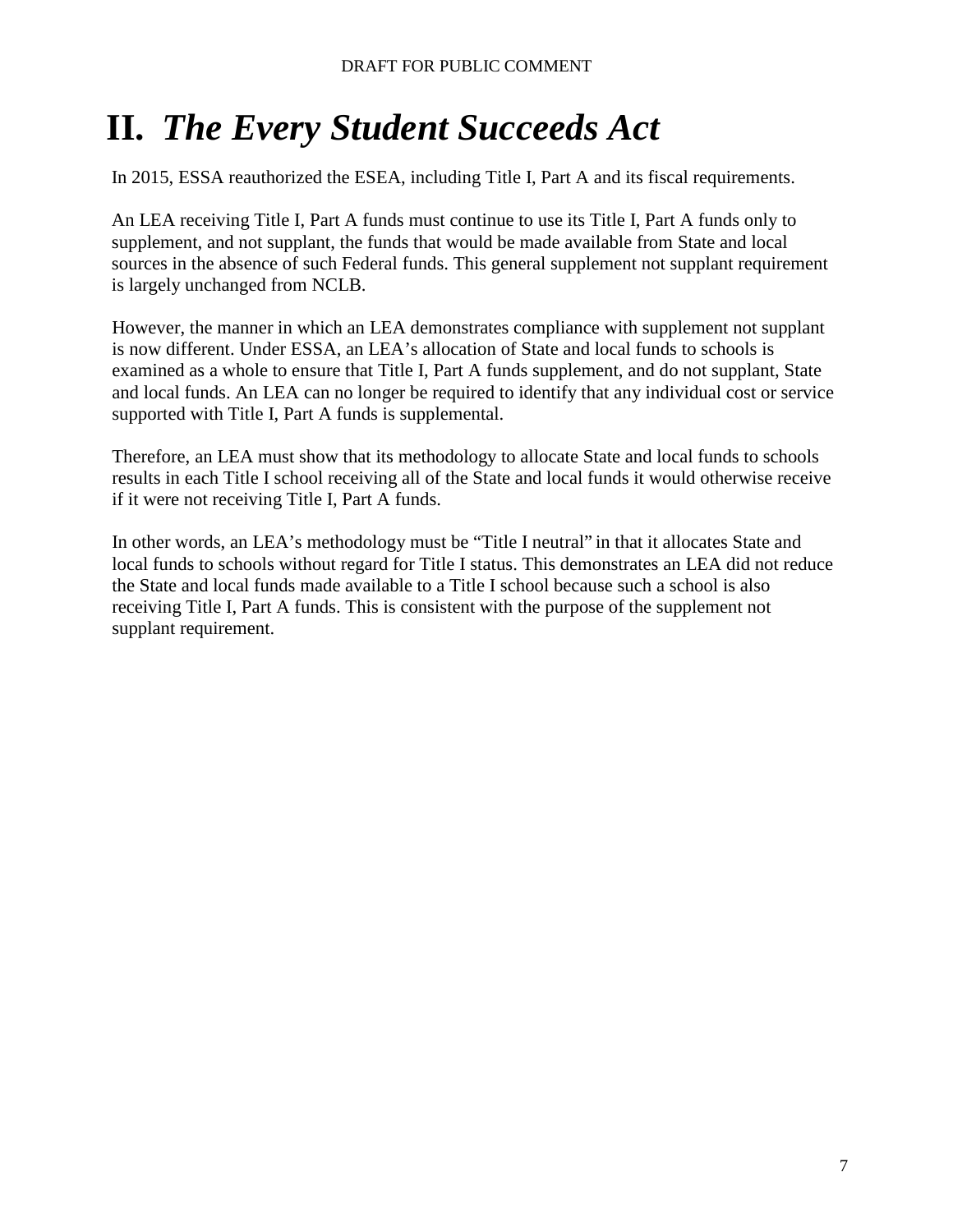# <span id="page-7-0"></span>**III.***Supplement not Supplant—In General*

ESEA section 1118(b)(1) requires that an LEA use the Title I, Part A funds it receives from its SEA only to supplement the funds that would, in the absence of Title I, Part A funds, be made available from State and local sources for the education of students participating in a Title I program.

#### **SUPPLEMENT NOT SUPPLANT IN GENERAL**

A State educational agency or local educational agency shall use Federal funds received under [Title I, Part A] only to supplement the funds that would, in the absence of such Federal funds, be made available from State and local sources for the education of students participating in programs assisted under [Title I, Part A], and not to supplant such funds.

*(ESEA section 1118(b)(1))*

ESEA section 1118(b)(1), as amended by ESSA, is largely unchanged from the supplement not supplant requirement in ESEA section 1120A(b), as amended by NCLB. The only change in this requirement from NCLB is the clarification that "non-Federal funds," as used in NCLB, means only public "State and local funds." Accordingly, other non-Federal funds, such as private contributions, fundraising, and parent fees, need not be part of determining compliance with the Title I, Part A supplement not supplant requirement.

Although the general requirement in ESEA section 1118(b)(1) remains largely unchanged, ESEA section 1118(b)(3) contains a new provision that represents a significant change from the NCLB Title I, Part A supplement not supplant requirement, <sup>[13](#page-7-1)</sup> particularly with respect to a targeted assistance school. [14](#page-7-2)

<span id="page-7-2"></span><span id="page-7-1"></span><sup>&</sup>lt;sup>13</sup> See section 1120A(b) of the ESEA, as amended by NCLB.<br><sup>14</sup> A "targeted assistance school" is a school in which an LEA uses Title I, Part A funds on allowable activities only for students who are failing, or most at risk of failing, to meet a State's challenging academic standards. See ESEA section 1115 for more information.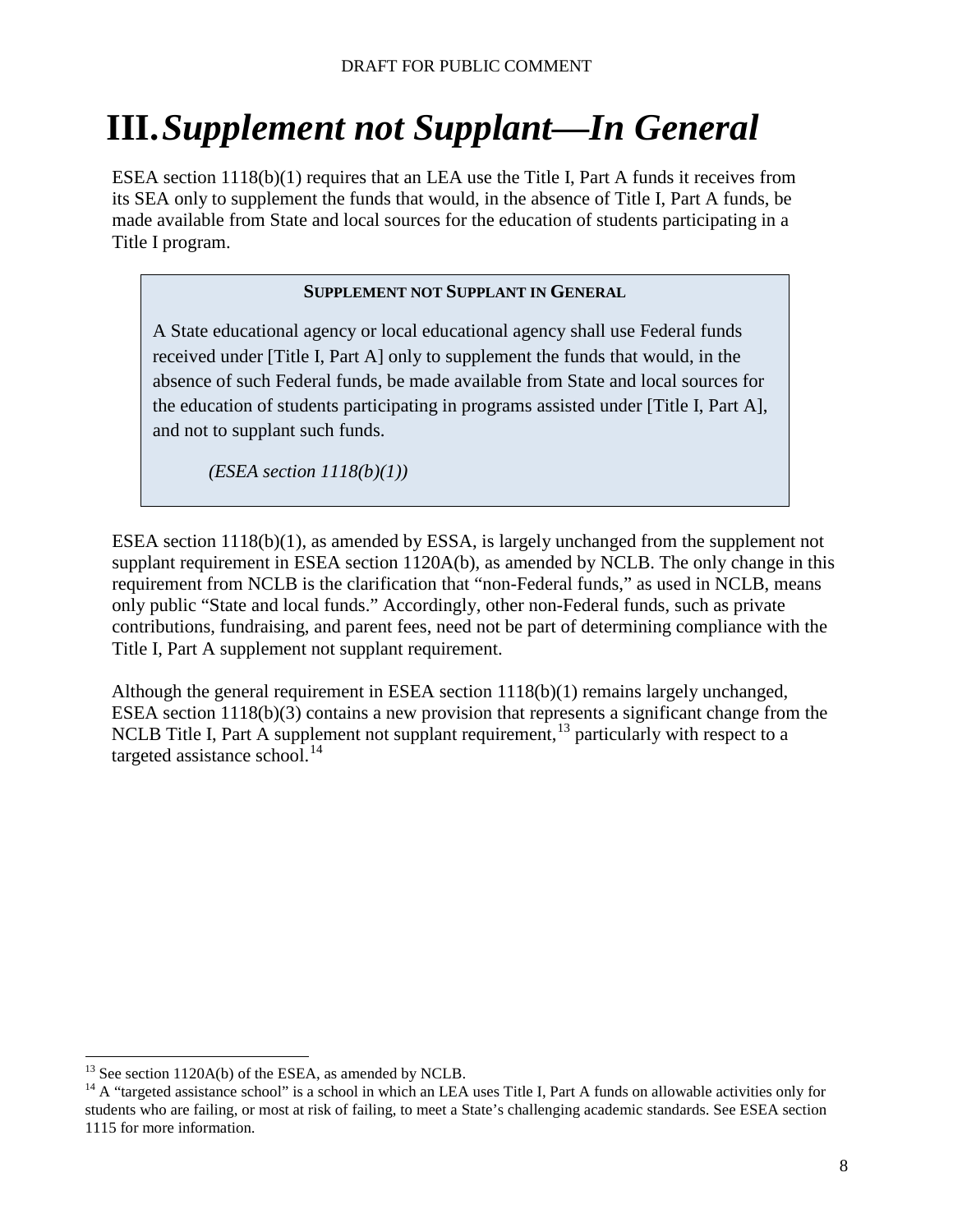#### **SPECIAL RULE**

No local educational agency shall be required to—

- A. Identify that an individual cost or service supported under [Title I, Part A] is supplemental; or
- B. Provide services under [Title I, Part A] through a particular instructional method or in a particular instructional setting in order to demonstrate such agency's compliance with [the supplement not supplant requirement].

*(ESEA section 1118(b)(3))*

The provision in ESEA section 1118(b)(3)(A) previously applied<sup>[15](#page-8-0)</sup> only to a schoolwide program school. [16](#page-8-1)

Under ESSA, this provision now applies to *all* Title I schools, including both schoolwide program schools and targeted assistance schools. As a result, consistent with paragraph A in the box above, to demonstrate compliance with the supplement not supplant requirement in any Title I school (including a targeted assistance school), an LEA cannot be required to use the three presumptions that had traditionally been used to determine whether supplanting occurred.<sup>[17](#page-8-2)</sup>

The provision in ESEA section 1118(b)(3)(B), which clarifies that an LEA need not provide Title I, Part A services through a particular instructional method or in a particular instructional setting in order to demonstrate compliance with the supplement not supplant requirement, is not new.<sup>[18](#page-8-3)</sup> This provision clarifies, for example, that an LEA need not pull out students from their regular classroom to provide Title I services in order to demonstrate that the Title I, Part A funds used to provide those services are supplemental to, and do not replace, State or local funds that would otherwise be used to provide the services.

)

<span id="page-8-1"></span><span id="page-8-0"></span><sup>&</sup>lt;sup>15</sup> See section 1114(a)(2)(A)(ii) of the ESEA, as amended by NCLB.<br><sup>16</sup> A "schoolwide program school" is a school in which Title I, Part A funds may be used to upgrade the educational program for all students in the school. See ESEA section 1114 for more information.<br><sup>17</sup> See question #3 in the FAQ section for further discussion.

<span id="page-8-2"></span>

<span id="page-8-3"></span> $18$  See section 1120A(b)(2) of the ESEA, as amended by NCLB.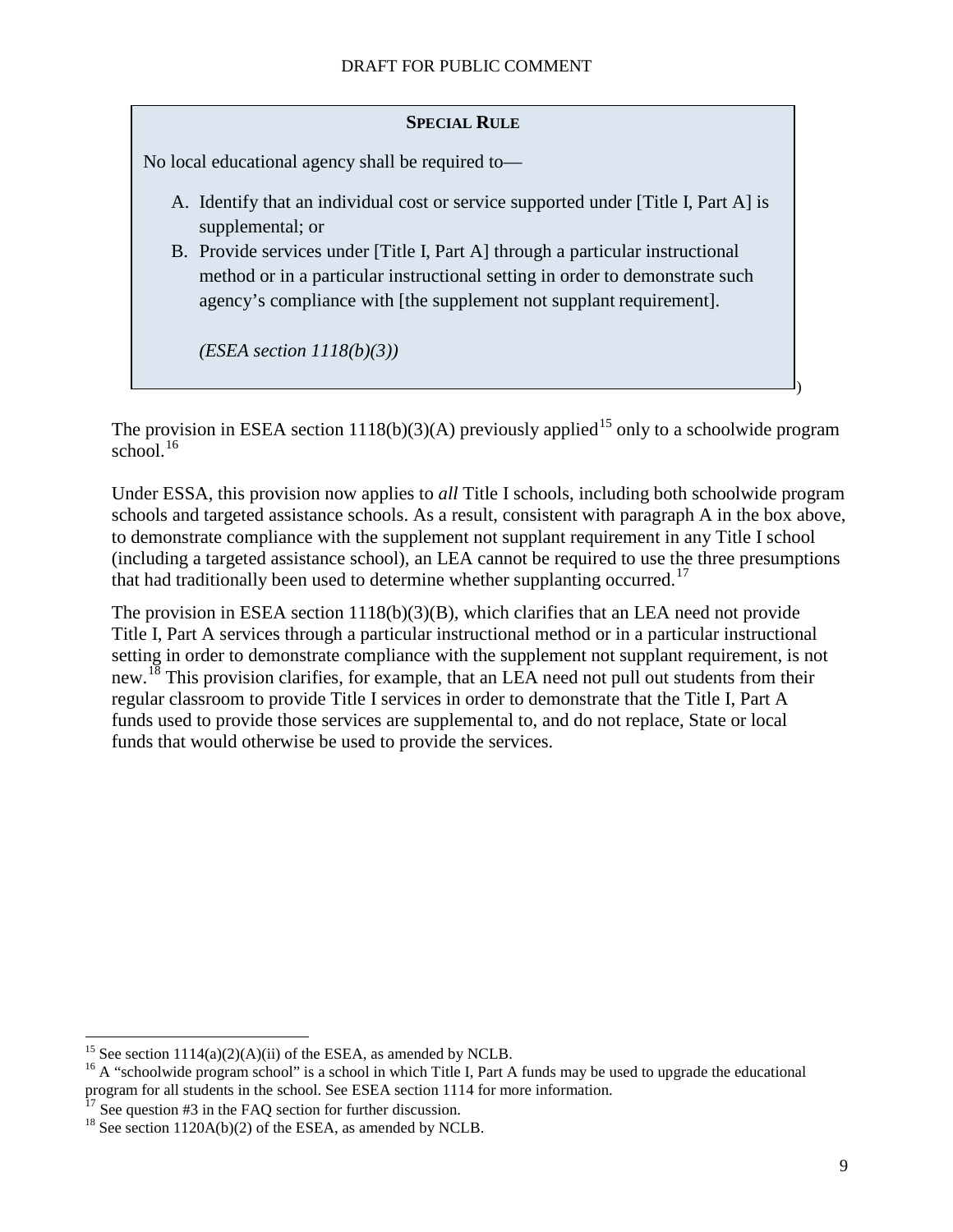# <span id="page-9-0"></span>**IV.***Demonstrating LEA Compliance*

ESEA section 1118(b)(2) is new in Title I, Part A of the ESEA, as amended by ESSA. It establishes how an LEA demonstrates compliance with the supplement not supplant requirement.

#### **COMPLIANCE**

To demonstrate compliance with [the supplement not supplant requirement], a local educational agency shall demonstrate that the methodology used to allocate State and local funds to each school receiving [Title I, Part A funds] ensures that such school receives all of the State and local funds it would otherwise receive if it were not receiving [Title I, Part A funds].

*(ESEA section 1118(b)(2))*

ESEA section 1118(b)(2) examines an LEA's allocation of State and local funds to schools as a whole. The new provision was described by Congress as "allow[ing] ... LEAs to comply with supplement, not supplant for Title I, Part A funds if they can document that the manner in which they allocate State and local resources to schools is 'Title I neutral', or that the methodology does not account for the Title I funds that schools will receive."<sup>[19](#page-9-1)</sup>

The basis for section  $1118(b)(2)$  is that an LEA has a methodology (or methodologies) to allocate State and local funds to schools. To demonstrate compliance with the supplement not supplant requirement, an LEA's methodology must result in each Title I school in the LEA receiving all the State and local funds it would otherwise receive if it were not receiving Title I, Part A funds—i.e., the methodology may not take into account a school's Title I status. When an LEA allocates State and local funds to schools through a methodology that is neutral with regard to whether a school receives Title I, Part A funds, it follows that Title I, Part A funds in a Title I school are supplemental to its State and local funds.

An LEA's methodology used to allocate State and local funds to schools may include the allocation of State and local dollars and/or the allocation of resources backed by State and local funds, such as the allocation of full-time teacher positions. The following examples are designed to show possible methodologies by which an LEA may comply with the Title I, Part A supplement not supplant requirement.<sup>[20](#page-9-2)</sup>

Please note that these are only examples of a methodology that an LEA might use; an LEA may choose to use a methodology (or multiple methodologies) that do not follow one of these examples.

<span id="page-9-1"></span><sup>&</sup>lt;sup>19</sup> U.S. Congress, Senate, HELP Committee, *Every Child Achieves Act of 2015 Report to Accompany S.1117*, 32<sup>20</sup> Examples #1 and #2 are from the Department's *Supporting School Reform by Leveraging Federal Funds in a* 

<span id="page-9-2"></span>*Schoolwide Program* guidance (July 30, 2015) https://www2.ed.gov/policy/elsec/guid/eseatitleiswguidance.pdf.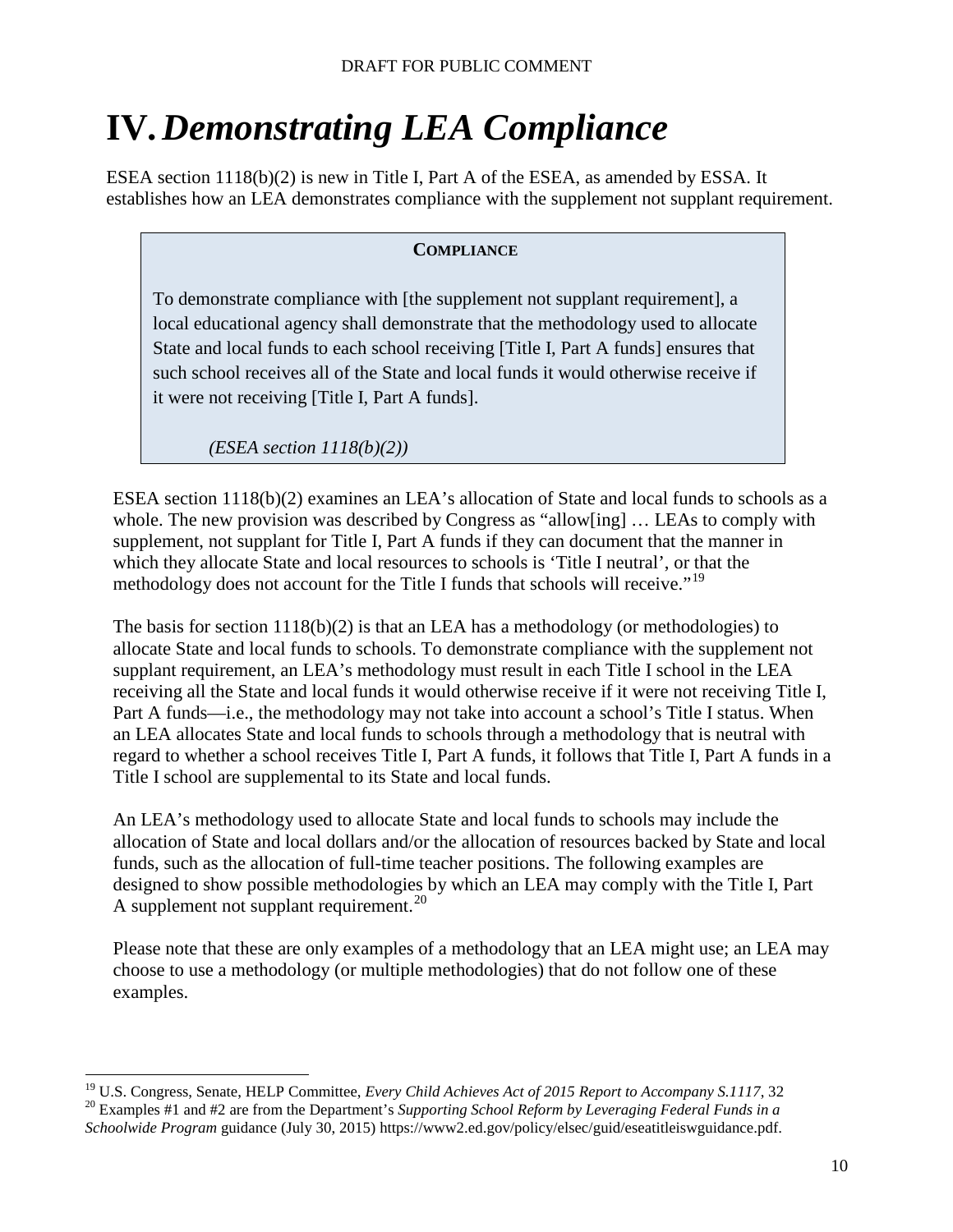#### <span id="page-10-0"></span>**Example #1: Allocation of State and Local Funds Based on Student Characteristics (Weighted Student Funding)**

Assume:

- a. Base allocation per student  $= $7,000$
- b. Additional allocation per student from a low-income family  $= $250$
- c. Additional allocation per English learner  $= $500$
- d. Additional allocation per student with a disability  $= $1,500$
- e. Additional allocation per preschool student  $= $8,500$

This example allocates State and local funds to schools based on a standard formula through which an LEA allocates dollar amounts based on objective student characteristics. Under this example, in a school of 400 students, including 200 students from low-income families, 100 English learners, 50 children with disabilities, $^{21}$  $^{21}$  $^{21}$  and 20 preschool students, the LEA would allocate to the school \$3,145,000 in State and local funds based on the following calculations:

| Category                                            | <b>Calculation</b>                                | <b>Result</b> |
|-----------------------------------------------------|---------------------------------------------------|---------------|
| Allocation per student                              | 400 students x \$7,000                            | \$2,800,000   |
| Allocation per student<br>from low-income<br>family | 200 students from low-<br>income families x \$250 | \$50,000      |
| Allocation per English<br>learner                   | 100 English learners x<br>\$500                   | \$50,000      |
| Allocation per<br>student with a<br>disability      | 50 children with a<br>disability x<br>\$1,500     | \$75,000      |
| Allocation per preschool<br>student                 | 20 preschool students x<br>\$8,500                | \$170,000     |
| <b>Total</b>                                        |                                                   | \$3,145,000   |

To meet the Title I, Part A supplement not supplant requirement, an LEA would use this methodology to allocate State and local funds to each school, without regard for whether a school receives Title I, Part A funds.

<span id="page-10-1"></span><sup>&</sup>lt;sup>21</sup> ESEA section 8101(4) defines the term "child with a disability" as "[having] the same meaning given that term in section 602 of the Individuals with Disabilities Education Act.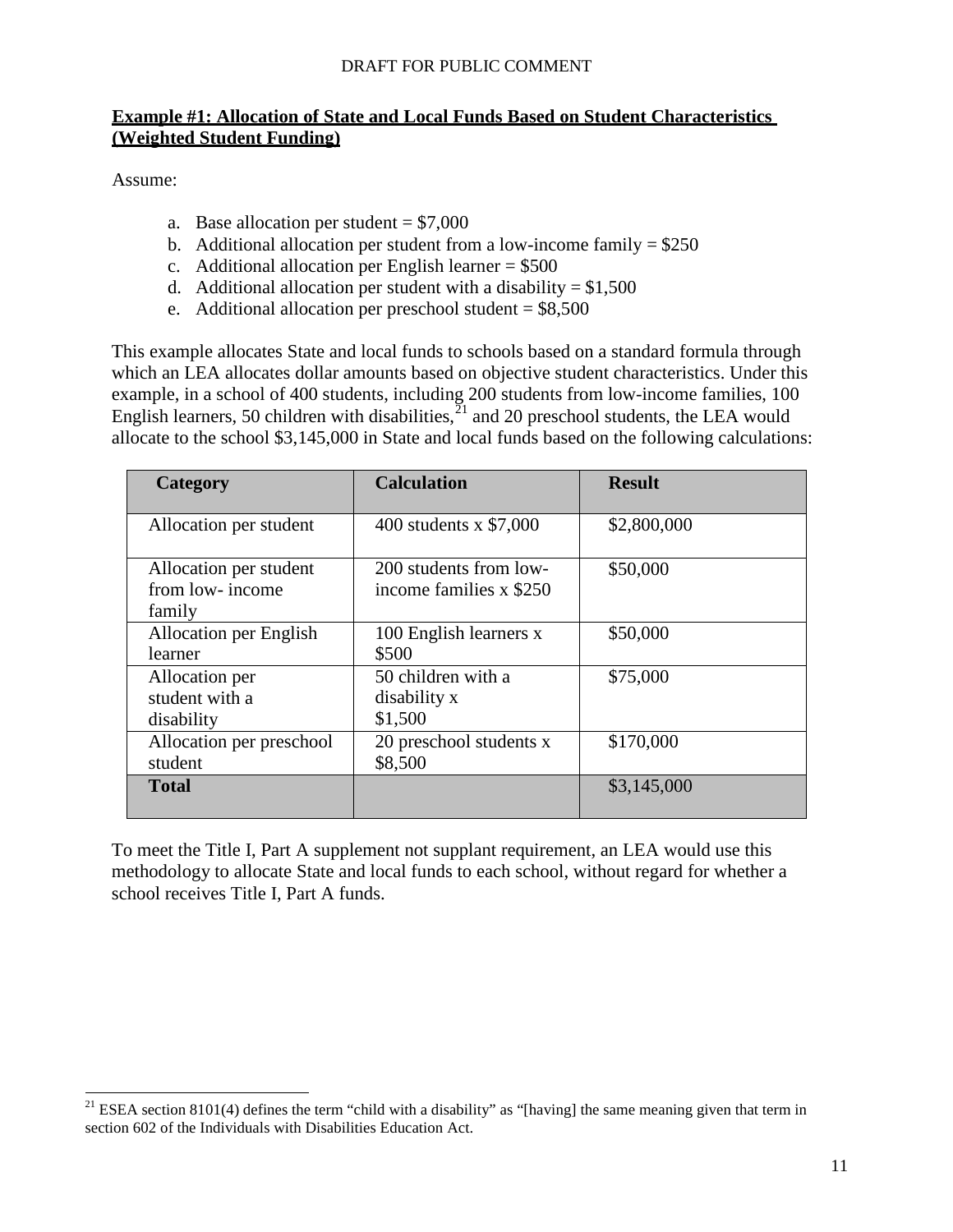#### <span id="page-11-0"></span>**Example #2: Allocation of State and Local Funds Based on Staffing and Supplies**

Assume:

- a. 1 principal/school (\$120,000)
- b. 1 librarian/school (\$65,000)
- c. 2 guidance counselors/school (\$65,000/guidance counselor)
- d. 1 teacher per 20 students (\$65,000/teacher)
- e. \$825/student for instructional materials and supplies (including technology)

This example allocates State and local funds to schools based on estimated average costs. In a school of 400 students, the LEA would allocate to the school \$1,945,000 in State and local funds based on the following calculations:

| Category               | <b>Calculation</b>                  | <b>Result</b> |
|------------------------|-------------------------------------|---------------|
| 1 principal            | 1 principal $x$ \$120,000           | \$120,000     |
| 1 librarian            | 1 librarian x $$65,000$             | \$65,000      |
| 2 guidance counselors  | 2 guidance counselors x<br>\$65,000 | \$130,000     |
| 20 teachers            | 20 teachers x \$65,000              | \$1,300,000   |
| Materials and supplies | 400 students $x$ \$825              | \$330,000     |
| <b>Total</b>           |                                     | \$1,945,000   |

To meet the Title I, Part A supplement not supplant requirement, an LEA would use this methodology to allocate State and local funds to each school, without regard for whether a school receives Title I, Part A funds.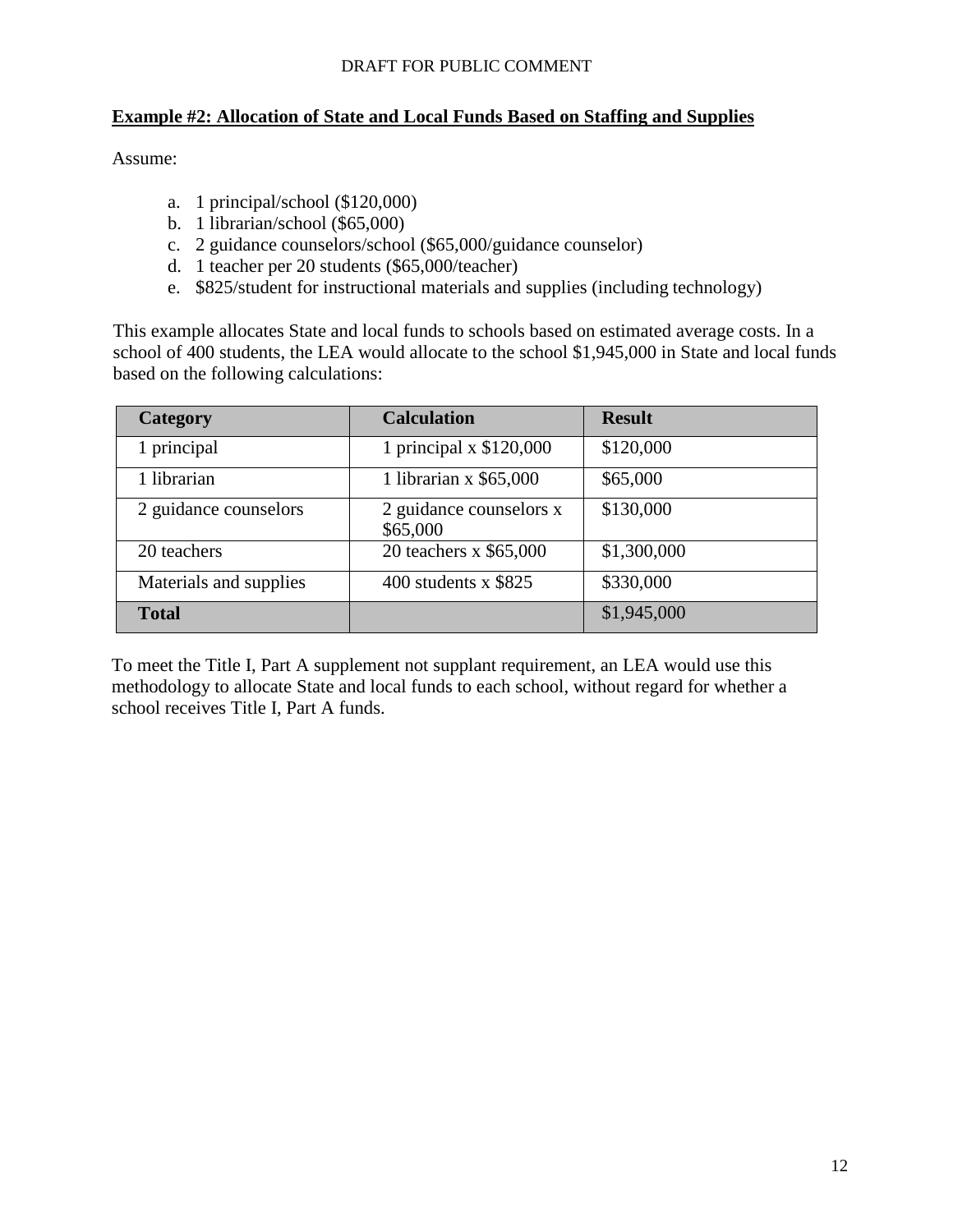# <span id="page-12-0"></span>**V.** *Frequently Asked Questions*

#### <span id="page-12-1"></span>**1. Must an LEA develop a new methodology for allocating State and local funds to schools to comply with supplement not supplant?**

No. There is no expectation that an LEA must develop a new or necessarily different methodology, as long as any existing methodology is neutral with respect to a school's Title I status.

#### <span id="page-12-2"></span>**2. What does it mean for an LEA's allocation methodology to be "Title I neutral"?**

An allocation methodology that is "Title I neutral" is shorthand to describe an allocation methodology that allocates State and local funds to schools without regard for a school's Title I status (i.e., neutrally). A Title I neutral methodology ensures that State and local funds to a Title I school are not reduced based on the school receiving Title I, Part A funds because the methodology for allocating State and local funds to schools does not consider Title I status.

#### <span id="page-12-3"></span>**3. May an LEA be required to apply the three presumptions to determine whether supplanting has occurred?[22](#page-12-5)**

No. ESEA section  $1118(b)(3)(A)$  states that no LEA shall be required to identify that an individual cost or service is supplemental. This provision rules out requiring an LEA to use the three presumptions to comply with the supplement not supplant requirement, which were based on an analysis of individual costs.

#### <span id="page-12-4"></span>**4. What State and local funds are subject to the Title I supplement not supplant requirement?**

ESEA section 1118(b)(1) requires that Title I, Part A funds supplement the funds that would, in the absence of the Title I, Part A funds, be made available from State and local sources for the education of students participating in Title I programs. Accordingly, the supplement not supplant requirement applies to *all* State and local funds that an LEA uses for the education of students. $^{23}$  $^{23}$  $^{23}$ 

<span id="page-12-5"></span> $22$ Under NCLB, to support LEAs in complying with the supplement not supplant requirement in a targeted assistance school, the Department applied three presumptions to determine whether Title I, Part A funds had been used to supplant State or local funds:

<sup>(1)</sup> Was the activity supported with Title I, Part A funds required by State or locallaw?

<sup>(2)</sup> Was the activity supported with Title I, Part A funds supported in a prior year with State or local funds?

<sup>(3)</sup> Was the activity supported with Title I, Part A funds in a Title I school supported with State or local funds in a non-Title I school?

If the answer to any of these questions was "yes," there arose a presumption that the Title I, Part A funds supplanted State or local funds that, in the absence of the Title I, Part A funds, would have been used for the activity. This presumption could be rebutted by an LEA.

<span id="page-12-6"></span><sup>&</sup>lt;sup>23</sup> With one exception: an LEA may exclude supplemental State and local funds for activities that meet the intent and purposes of Title I, Part A, pursuant to ESEA section 1118(d). Please see *Section VII. Excluding Supplemental State and Local Funds from a Determination of Supplanting* for further discussion.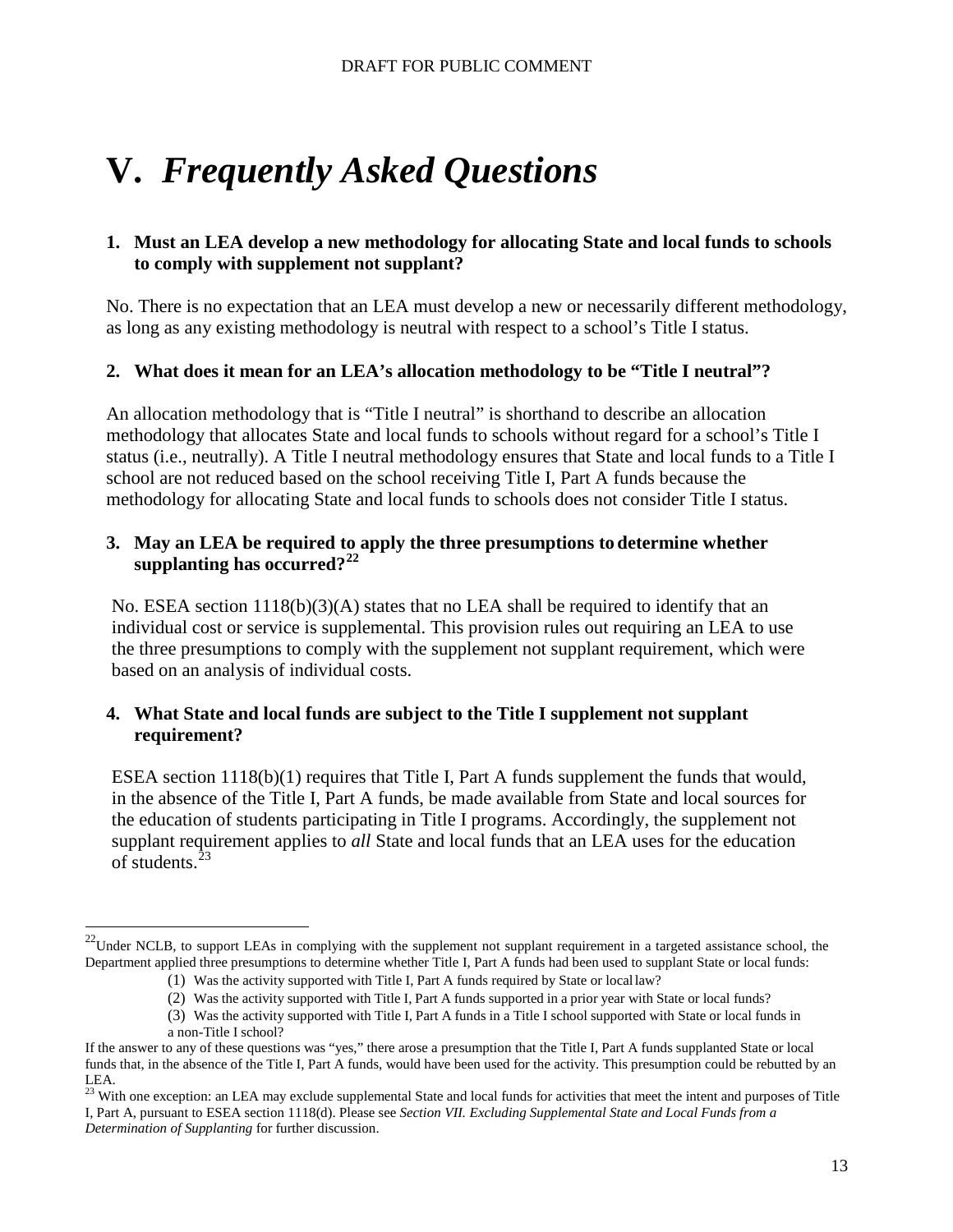Please note, however, that the new compliance demonstration in ESEA section 1118(b)(2) focuses only on the State and local funds each school is allocated from its LEA. Because many LEAs do not allocate all State and local funds to schools, there may naturally be some State and local funds that are not subject to the compliance demonstration.

For State and local funds that an LEA does *not* allocate to schools, ESEA section 1118(b)(1) requires that the LEA conduct activities supported by such funds in a manner that does not take into account a school's Title I status.

#### <span id="page-13-0"></span>**5. Does an LEA have discretion as to which State and local funds it allocates to schools?**

Yes. An LEA retains the discretion to determine which State and local funds it allocates to schools and which it does not. An LEA does not normally allocate *all* of its State and local funds to schools. Rather, an LEA by both necessity and choice retains some State and local funds at the district level.

Regarding questions #4 and #5, please see *Section VI. Resources Not Allocated to Schools* for further discussion.

#### <span id="page-13-1"></span>**6. May a school's Title I status ever be taken into account in the methodology to allocate State and local funds to schools?**

Yes, there are two instances in which a school's Title I status may be considered in the methodology to allocate State and local funds to schools.

- An LEA could, at its choosing, allocate *more* State and local funds to a Title I school on the basis of its being a Title I school. An LEA's methodology for allocating State and local funds must ensure a Title I school is allocated "all of the State and local funds it would otherwise receive were it not receiving [Title I, Part A funds].<sup> $24$ </sup> This scenario presumes the LEA allocates to a Title I school all the State and local funds it would otherwise receive were it not a Title I school (based on its Title I neutral allocation methodology) and then allocates *more* State and local funds based on a school's Title I status. Because there is no reduction in State and local funding based on a school's Title I status (in fact the Title I school is receiving more State and local funding based on its Title I status), this is consistent with the supplement not supplant requirement.
- An LEA may exclude from a supplanting determination the supplemental State and local funds for programs that meet the intent and purposes of Title I, Part A, pursuant to ESEA section 1118(d). This allows an LEA to take a school's Title I status into account if allocating to schools supplemental State and local funds for programs that meet the intent and purposes of Title I, Part A, as permitted by the exclusion. Please see *Section VII. Excluding Supplemental State and Local Funds from a Determination of Supplanting* for further discussion.

<span id="page-13-2"></span><sup>&</sup>lt;sup>24</sup> See ESEA section  $1118(b)(2)$ .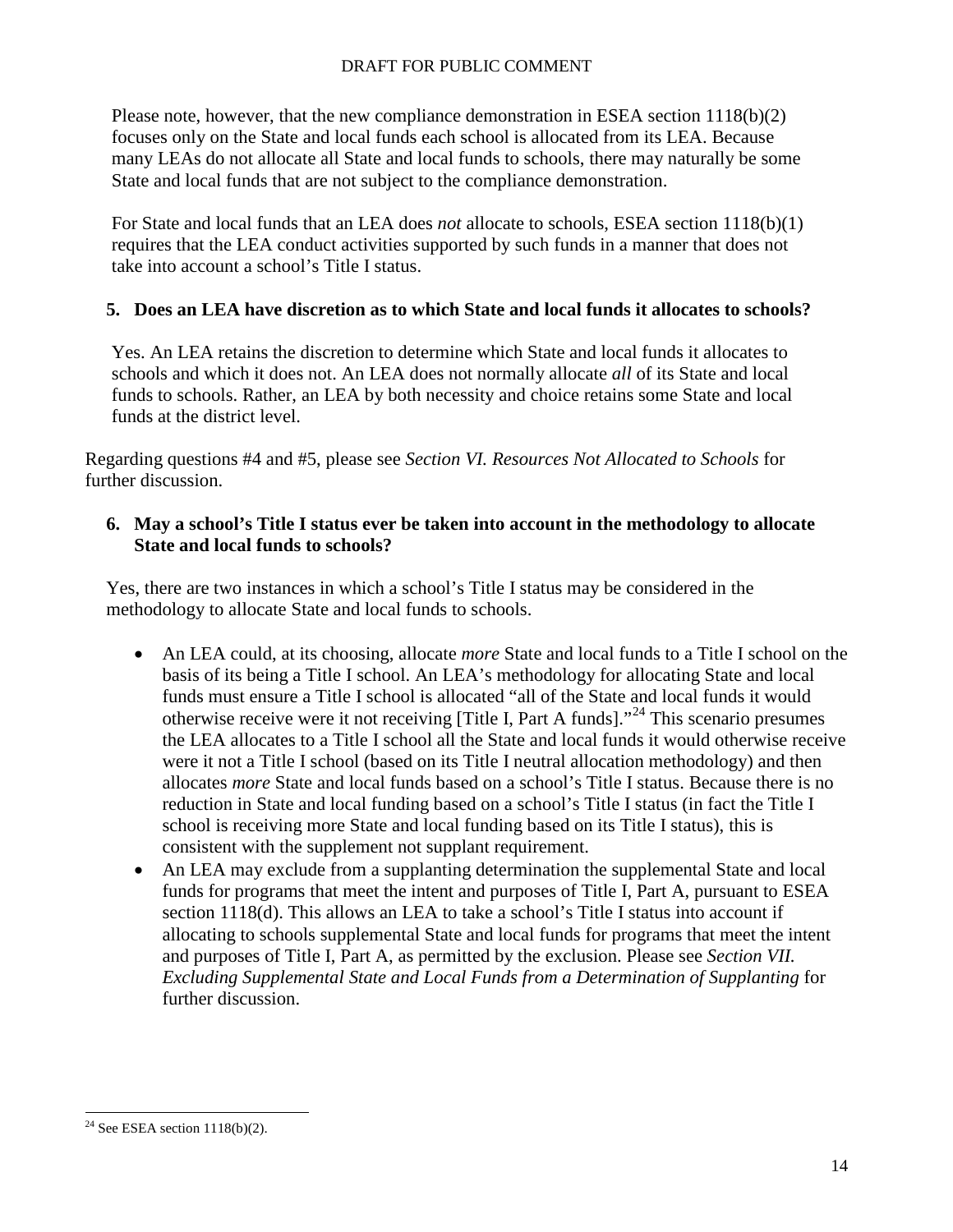#### <span id="page-14-0"></span>**7. May an LEA use a combination of methodologies for allocating State and local funds to schools?**

Yes. An LEA may use a combination of methodologies to allocate State and local funds to schools. For example, an LEA might use a different methodology for allocating State and local funds to high schools than it uses to allocate such funds to elementary schools.

#### <span id="page-14-1"></span>**8. Does an LEA have flexibility when developing its methodology for allocating State and local funds to schools?**

Yes, although many LEAs are likely to use an existing allocation methodology for purposes of demonstrating compliance (as long as its existing methodology is neutral with regard to a school's Title I status).

However, when developing a methodology (or methodologies), an LEA does have significant flexibility in its design, as long as the methodology is neutral with regard a school's Title I status. In developing a methodology, LEAs may (but are not required to) consider:

- a. Whether to use a single districtwide methodology or a variable methodology/multiple methodologies based on grade band or school type;
- b. How the methodology may vary or scale based on student enrollment size; or
- c. How the methodology may account for schools in need of additional funds to serve high concentrations of children with disabilities, English learners, or other such groups of students the LEA determines require additional support.

# <span id="page-14-2"></span>**9. May the Department prescribe the specific methodology an LEA must use to allocate State and local funds to each Title I school?**

No. ESEA section 1118(b)(4) prohibits the Department from prescribing the specific methodology an LEA uses to allocate State and local funds to Title I schools.

# <span id="page-14-3"></span>**10. Must an LEA's methodology result in equal per-pupil spending between Title I schools and non-Title I schools?**

No. ESEA section 1605 prohibits the Department from mandating equalized spending per pupil for a State, LEA, or school. This prohibition accounts for the many different factors that affect the allocation of resources to schools, including schools enrolling higher concentrations of students with disabilities, schools with smaller student enrollment, and schools offering specialized programming, any or all of which may result in higher per-pupil spending.

# <span id="page-14-4"></span>**11. May an LEA use its actual per-pupil expenditures data to demonstrate compliance with supplement not supplant?**

No. Although the two concepts—the methodology to allocate State and local funds to schools and the reporting of actual per-pupil expenditures for each school—are related, they are distinguishable and serve different purposes. For each school's report card, an LEA must include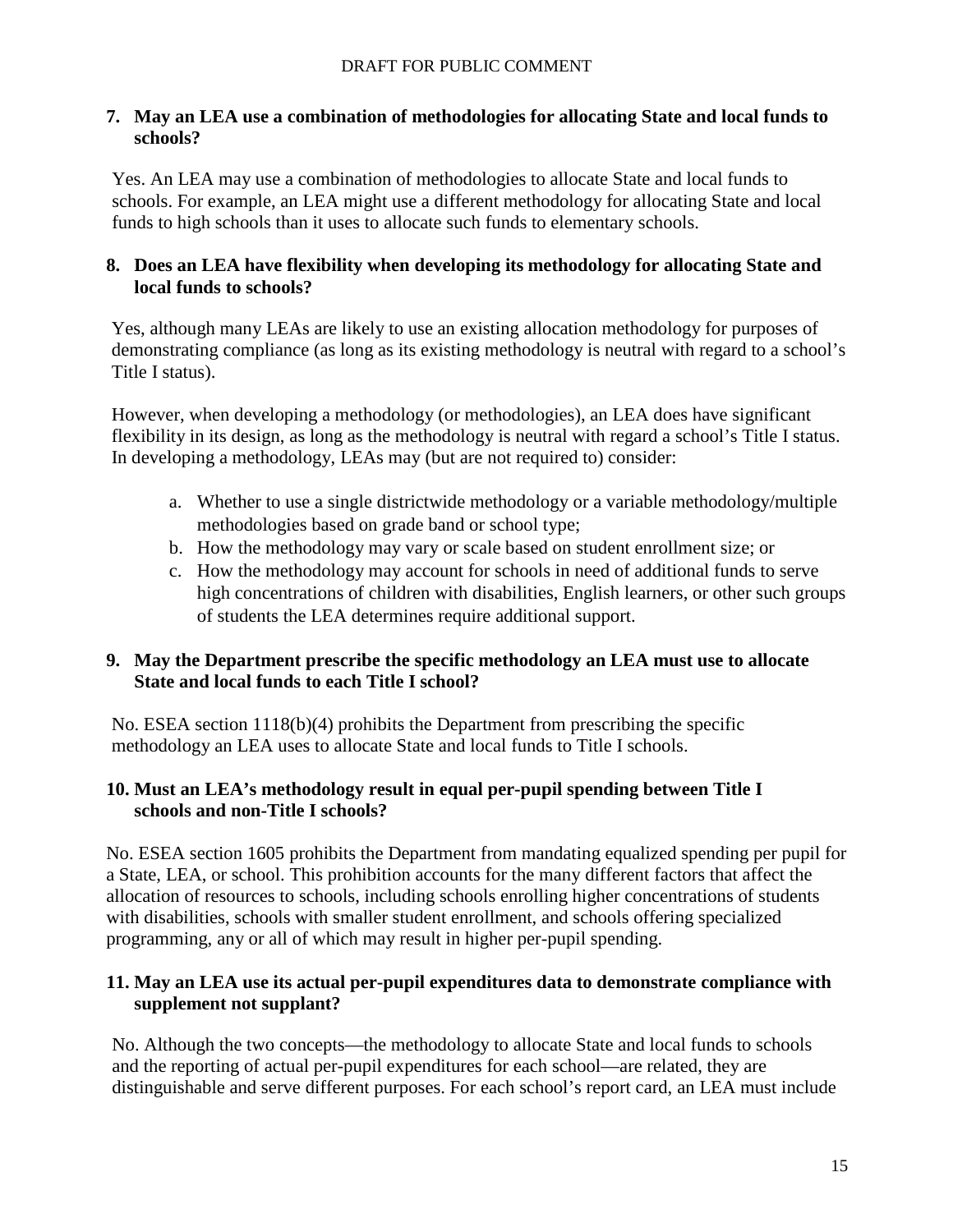the actual per-pupil expenditures of Federal, State, and local funds, disaggregated by source of funds, for the preceding fiscal year.<sup>[25](#page-15-3)</sup> Including this data on report cards will enhance transparency and provide valuable information to educators, parents, and others regarding the use of resources. However, actual per pupil expenditures data represents a retrospective analysis of how much was *spent* by each school.

The compliance demonstration for the supplement not supplant requirement is based on the methodology by which State and local funds are allocated to schools. It is designed to ensure Federal funds are not supplanting State and local funds at the point in which State and local funds are allocated to schools.

Since actual per-pupil expenditure data is not a methodology by which State and local funds are allocated to schools, it therefore cannot be a methodology for an LEA to demonstrate compliance with supplement not supplant.

### <span id="page-15-0"></span>**12. Must an LEA use the same methodology for charter and non-charter schools within the LEA?**

No. An LEA may, at its choosing, allocate State and local funds to charter schools within the LEA using a separate methodology from that through which it allocates State and local funds to non-charter schools, consistent with any/all applicable State charter school laws. For example, some LEAs allocate State and local funds to charter schools to cover facility costs but do not allocate such funds to traditional public schools, which, at the LEA's discretion, could be reason for a different methodology for the allocation of State and local resources to charter schools. Should an LEA choose to use more than one methodology, each must be neutral with respect to Title I schools.

#### <span id="page-15-1"></span>**13. Must an LEA adjust its allocation of State and local resources to account for changes during the school year that might result in the LEA's non-compliance?**

No. ESEA section 1118(b)(2) contemplates an annual allocation of State and local funds to demonstrate compliance with the supplement not supplant requirement in section 1118(b)(1). Accordingly, an LEA makes this demonstration at only one point during the year and is not required to continuously demonstrate compliance throughout the school year.

# <span id="page-15-2"></span>**14. Will last-minute changes before the start of school affect compliance of an LEA's methodology with the supplement not supplant requirement?**

No. As long as the methodology for allocating State and local funds is neutral with respect to Title I school status, last-minute changes in resource allocation that often occur prior to the beginning of the school year should not affect an LEA's compliance with the supplement not supplant requirement. For example, were an employee to transfer or resign prior to the beginning of the school year, an LEA may replace that employee without risking noncompliance as long as the school's Title I status is not a factor in the determination regarding the allocation of resources. Were an LEA to *not* allocate a resource *because* a school is a Title I school, the LEA would be out of compliance with ESEA section 1118(b)(2).

<span id="page-15-3"></span><sup>&</sup>lt;sup>25</sup> See ESEA section 1111(h)(1)(C)(x) and ESEA section 1111(h)(2)(C)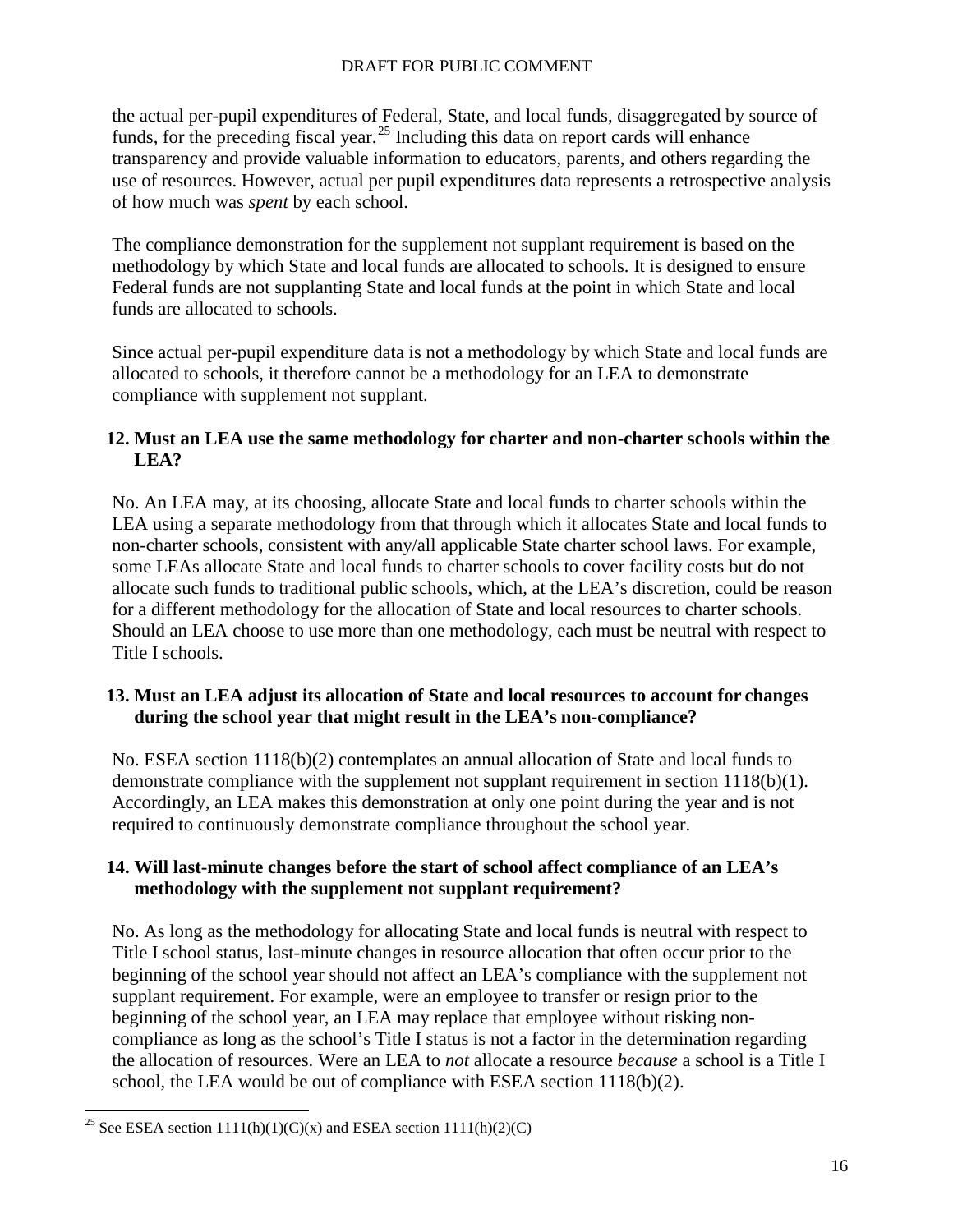### <span id="page-16-0"></span>**15. Must an LEA allocate State and local funds for activities required by State or local law to Title I schools?**

Yes. Where State or local law requires that all schools comply, and to the extent that an LEA allocates State and local funds for activities required by State or local law through its allocation methodology to schools, then a Title I school must be allocated State and local funds for the activity required by State or local law, similar to any non-Title I school.

See Example #3 under *Section VII. Excluding Supplemental State and Local Funds from a Determination of Supplanting*, however, for an exception to this general principle.

#### **16. Must a Title I school receive the State and local funds necessary to provide services required by law for children with disabilities and English learners?**

Yes. ESEA sections  $1118(b)(1)-(2)$  and  $1114(a)(2)(B)$  require that a Title I school receive the State and local funds necessary to provide services required by law for children with disabilities and English learners. Examples of services required by law for children with disabilities and English learners include services in an individualized education program (IEP) necessary for a child with disabilities to receive a free appropriate public education (FAPE); services for English learners required by Lau v. Nichols 414 U.S. 563 (1974)<sup>26</sup>and the administration of a screener to determine whether a student is English proficient as required under Title VI of the Civil Rights Act of 1964.

#### <span id="page-16-1"></span>**17. Must an LEA post on its website its methodology for allocating State and local funds to schools?**

No. There is no Federal requirement that an LEA post its methodology on its website

#### <span id="page-16-2"></span>**18. Must an LEA maintain documentation to demonstrate that the LEA allocated State and local funds to schools in accordance with its methodology?**

Yes. Under 34 C.F.R. §§ 76.730-76.731, an LEA must keep records to show compliance with program requirements and facilitate an effective audit. Accordingly, an LEA must maintain documentation necessary to demonstrate that its methodology results in each Title I school in the LEA receiving all of the State and local funds it would otherwise receive if it were not receiving Title I, Part A funds.

# <span id="page-16-3"></span>**19. When must an LEA demonstrate compliance with the supplement not supplant requirement?**

ESEA section 1118(b)(5) requires an LEA to meet the compliance requirement under section 1118(b)(2) not later than two years after the date of enactment of the ESSA— *i.e.*, December 10, 2017.

Because an LEA cannot reasonably allocate State and local funds under a new methodology in

<span id="page-16-4"></span> <sup>26</sup> See more here: https://www2.ed.gov/about/offices/list/ocr/ell/lau.html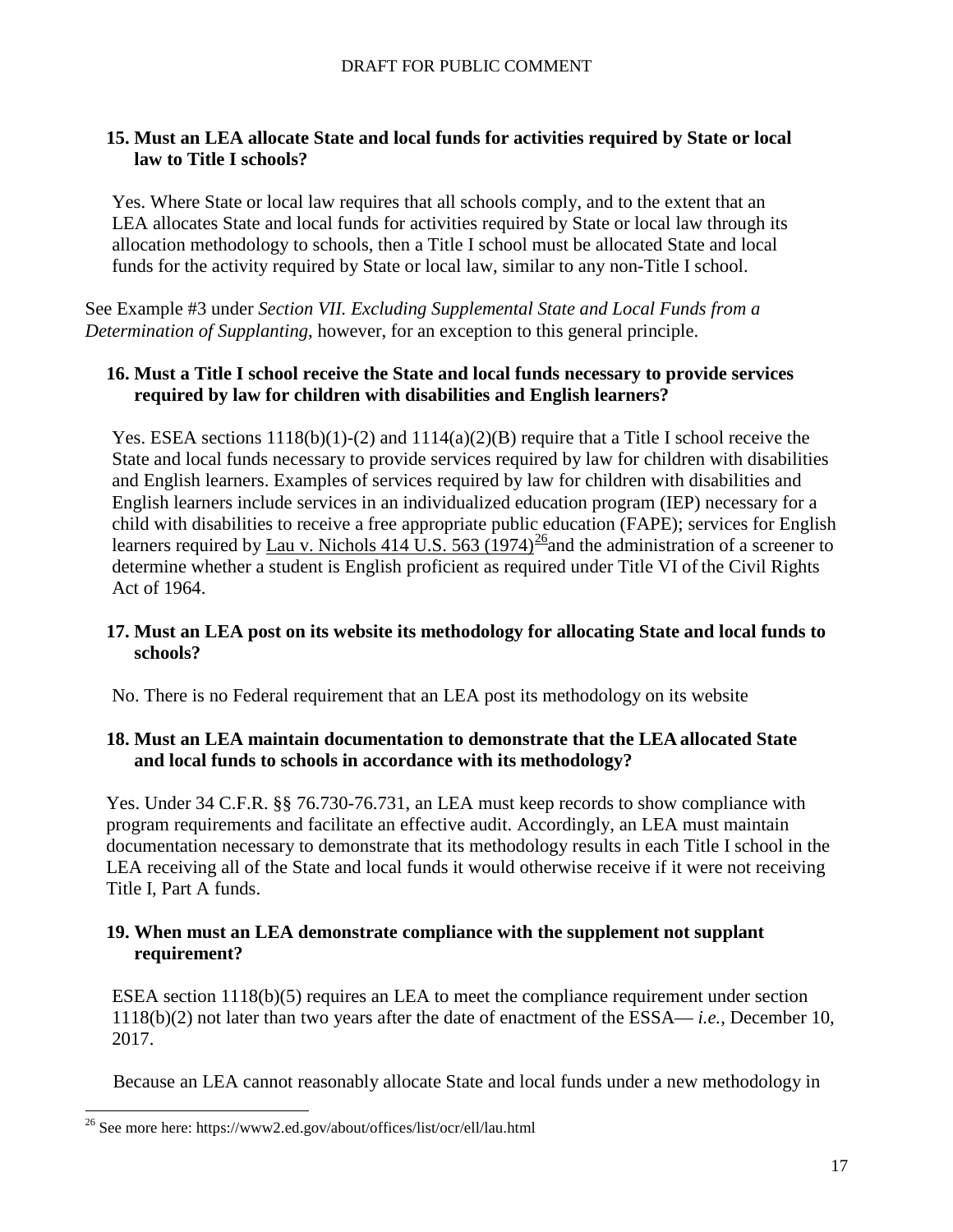the middle of a school year, the Department used its transition authority under ESSA section 4(b) to delay the use of the new compliance provision until the beginning of the 2018−2019 school year.

#### <span id="page-17-0"></span>**20. Do the supplement not supplant requirements described in this document apply to other ESEA programs with a supplement not supplant requirement?**

No. Other ESEA programs that have a supplement not supplant requirement are not affected by the new language in ESEA section 1118(b). Those programs include:

- a. Title I, Part C (section  $1304(c)(2)$ );
- b. Title I, Part D (section  $1415(b)$ );
- c. Title II, Part A (section 2301);
- d. Title II, Part B, Subpart 1 (section  $2212(g)$ );
- e. Title III, Part A (section  $3115(g)$ );
- f. Title IV, Part A, Subpart 1 (section 4110);
- g. Title IV, Part B (section  $4204(a)(2)(B)$ );
- h. Title IV, Part C (section  $4304(k)(3)(C)$ );
- i. Title IV, Part F, Subpart 2 (section  $4625(i)$ );
- j. Title IV, Part F, Subpart 4 (section  $4642(b)(2)$ );
- k. Title V, Part B (section 5232);
- l. Title VI, Part A, Subpart 1 (section  $6114(c)(1)$ );
- m. Title VI, Part A, Subpart 3 (section 6132(f)); and
- n. Title VII, Subsection (b) (section 7007(b)(5)(A)(iii)).

#### <span id="page-17-1"></span>**21. May the Secretary of Education waive the Title I, Part A supplement not supplant requirement?**

No. ESEA section 8401(c)(4) specifically prohibits the Secretary of Education from waiving any supplement not supplant requirement.

#### <span id="page-17-2"></span>**22. Must an SEA approve an LEA's methodology for allocating State and local funds to schools?**

No. However, the ESEA requires an SEA to monitor its LEAs to ensure compliance with the requirements of the ESEA (see ESEA section  $8304(a)(1)$ ,  $(3)(B)$ ), which would include that an LEA has a compliant methodology for allocating State and local funds, among other requirements. Therefore, an SEA may request to review an LEA's methodology as part of its monitoring process.

# <span id="page-17-3"></span>**23. How does an LEA treat Impact Aid funds and other Federal funds intended to replace local tax revenue in implementing ESEA section 1118(b)(2)?**

ESEA section 1118(b)(2) only applies to an LEA's allocation of State and local funds to schools. Therefore, an LEA is not required to allocate Federal Impact Aid funds or other Federal funds intended to replace local tax revenue<sup>[27](#page-17-4)</sup> in the same manner as its State and local funds. Please note

<span id="page-17-4"></span> $27$  Examples include impact aid for military-connected school districts operated by the Department of Defense Education Activity's educational partnership and "payments in lieu of taxes" from the Department of the Interior to local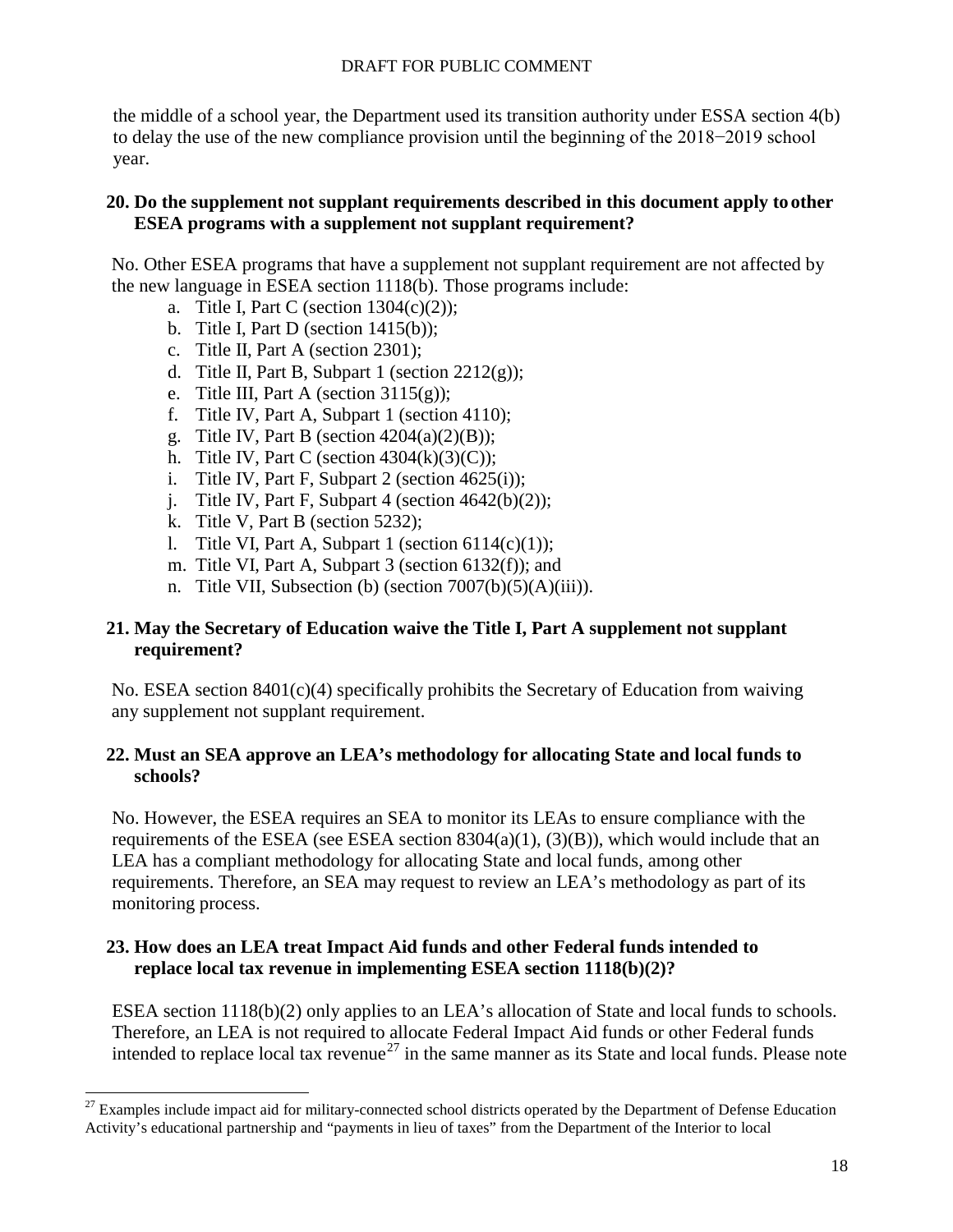that nothing in ESEA section 1118(b)(2) affects an LEA's receipt of Impact Aid or other such Federal funds or the statutory or regulatory requirements governing their use.

### <span id="page-18-0"></span>**24. Are there LEAs that, in whole or in part, do not need to comply with ESEA section 1118(b)(2)?**

Yes. An LEA need not comply with ESEA section 1118(b)(2) if it has—

- a. One school;
- b. A grade span with a single school (*i.e.*, no methodology is required for the single school grade span); or
- c. Only Title I schools.

# <span id="page-18-1"></span>**25. If an educational service agency (ESA) receives Title I, Part A funds as an LEA to provide Title I services to a group of regular LEAs, must the ESA comply with the supplement not supplant requirement?**

Yes. The ESEA requires an ESA, as a recipient of Title I, Part A funds (*i.e.*, receives a Title I, Part A grant), to comply with all applicable requirements, including the supplement not supplant requirement. This may pose unique issues if the regular LEAs that an ESA services control the allocation of State and local funds to their schools. In such a case, the ESA will need to cooperate with the LEAs that it serves and that control the allocation of State and local funds to ensure that Title I schools receive all the State and local funds they would otherwise receive if they were not receiving Title I, Part A funds. If an ESA is not a recipient of Title I, Part A funds, but instead enters into an agreement with one or more LEAs to provide services, the ESA would not need to meet the supplement not supplant requirement; rather, the requirement would apply to the LEAs.

# <span id="page-18-2"></span>**26. Must Title I, Part A funds be used only for allowable activities given that no LEA may be required to demonstrate that individual costs are supplemental?**

Yes. The ESEA requires an LEA to use Title I, Part A funds only for allowable costs, even if the LEA complies with the supplement not supplant requirement. The type of Title I program determines whether a cost is allowable:

- In a schoolwide program, Title I funds may be used to upgrade the entire educational program in the school and benefit all students, provided the cost is consistent with the school's comprehensive needs assessment and included in the school's comprehensive schoolwide plan (see ESEA section  $1114(a)(1)$ ).
- In a targeted assistance program and with respect to funds for district-level activities, the ESEA requires Title I, Part A funds to be used only to serve students who are failing, or most at risk of failing, to meet the State's challenging academic standards (see ESEA section  $1115(a)$ ).

Although an LEA need not identify that particular costs supported with Title I, Part A funds are supplemental, it still must use its Title I, Part A funds only for allowable costs.

<sup>&</sup>lt;u>.</u> governments that help offset losses in property taxes due to non-taxable Federal lands within their boundaries.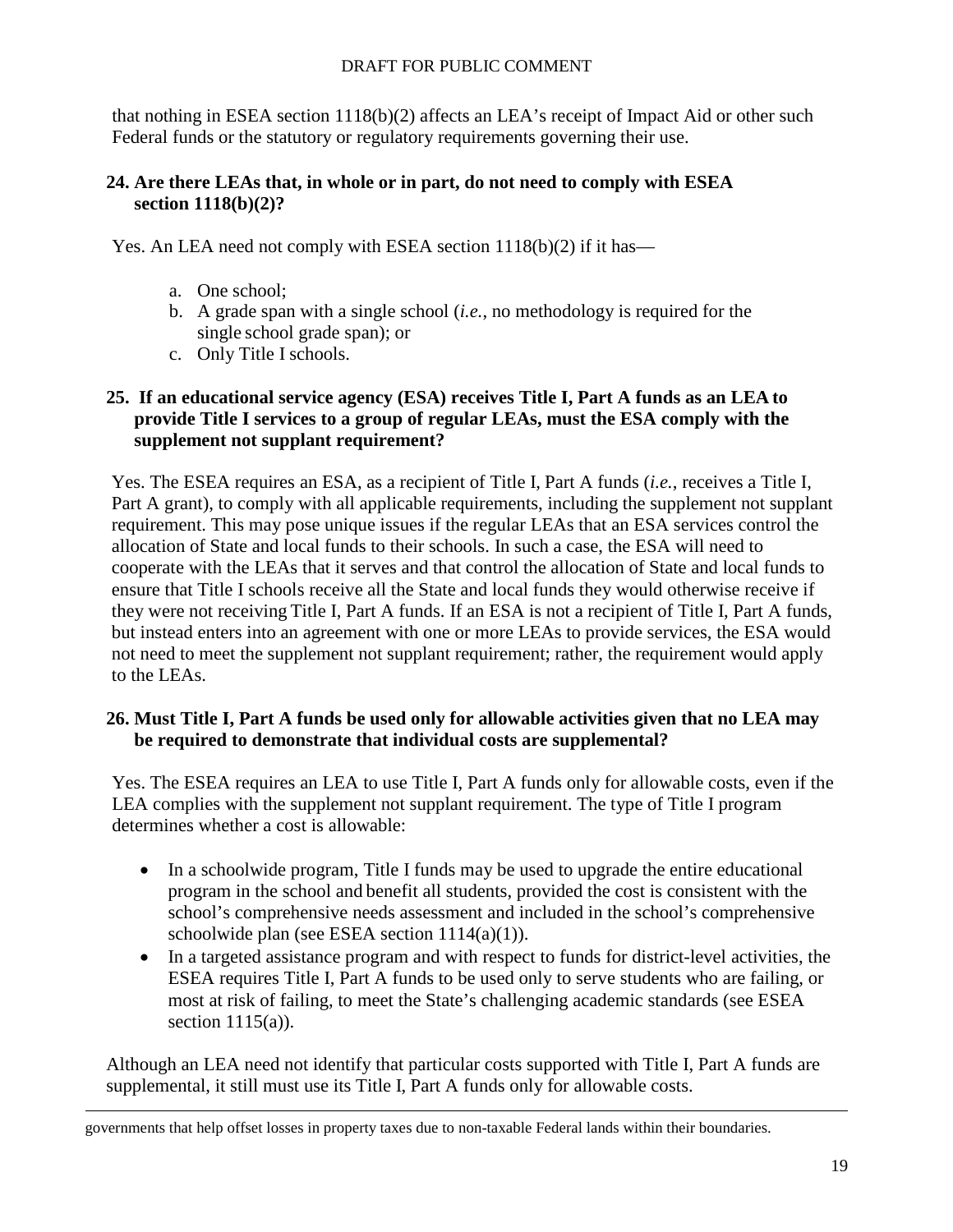# <span id="page-19-0"></span>**VI.***Resources Not Allocated to Schools*

An LEA does not normally allocate all its State and local funds to schools through its methodology. Rather, an LEA by both necessity and choice retains some State and local funds at the district level for use on personnel and non-personnel services that benefit multiple schools or all schools. The activities supported by State and local funds that an LEA does *not* allocate to schools through its methodology are called "districtwide activities" for purposes of this discussion.

A districtwide activity may provide benefits to all schools within an LEA, either directly or indirectly. For example, such activities may include districtwide academic programs, such as summer school or after-school programs; and personnel providing districtwide services, such as instructional coaching. Similarly, a districtwide activity may include activities that benefit a set of schools, rather than a single school. For example, personnel, such as substitute teachers or social workers, may serve multiple schools, often on an as-needed basis. Given the difficulty or inability to accurately forecast or apportion such activities to the school level, an LEA may choose not to allocate to schools the State and local funds supporting these activities.

As previously noted, ESEA section 1118(b)(2) requires an LEA to demonstrate compliance with the supplement not supplant requirement by having a methodology that ensures that its allocation of State and local funds to schools is Title I neutral so that Title I, Part A funds used in Title I schools are supplemental. There is no similar compliance test for State and local funds reserved for districtwide activities. However, because the general supplement not supplant requirement in ESEA section 1118(b)(1) applies to *all* State and local funds, an LEA must conduct districtwide activities supported by such funds in a manner that does not take into account a school's Title I status.

For example, an LEA may choose not to allocate to schools the State and local funds to support a social worker. Instead, the LEA reserves the State and local funds for a social worker at the district level. The LEA deploys the social worker to different schools throughout the school year on an as-needed basis. Although the State and local funding for such a social worker is not allocated to a school, and therefore is not subject to the compliance demonstration, access to or assignment of the social worker must be Title I neutral in order to comply with the general supplement not supplant requirement in ESEA section 1118(b)(1), which applies to all State and local funds.

As long as a school's Title I status is not taken into account when an LEA makes its determinations about use of, access to, or assignment of such districtwide resources, the LEA would be in compliance with ESEA section 1118(b)(1).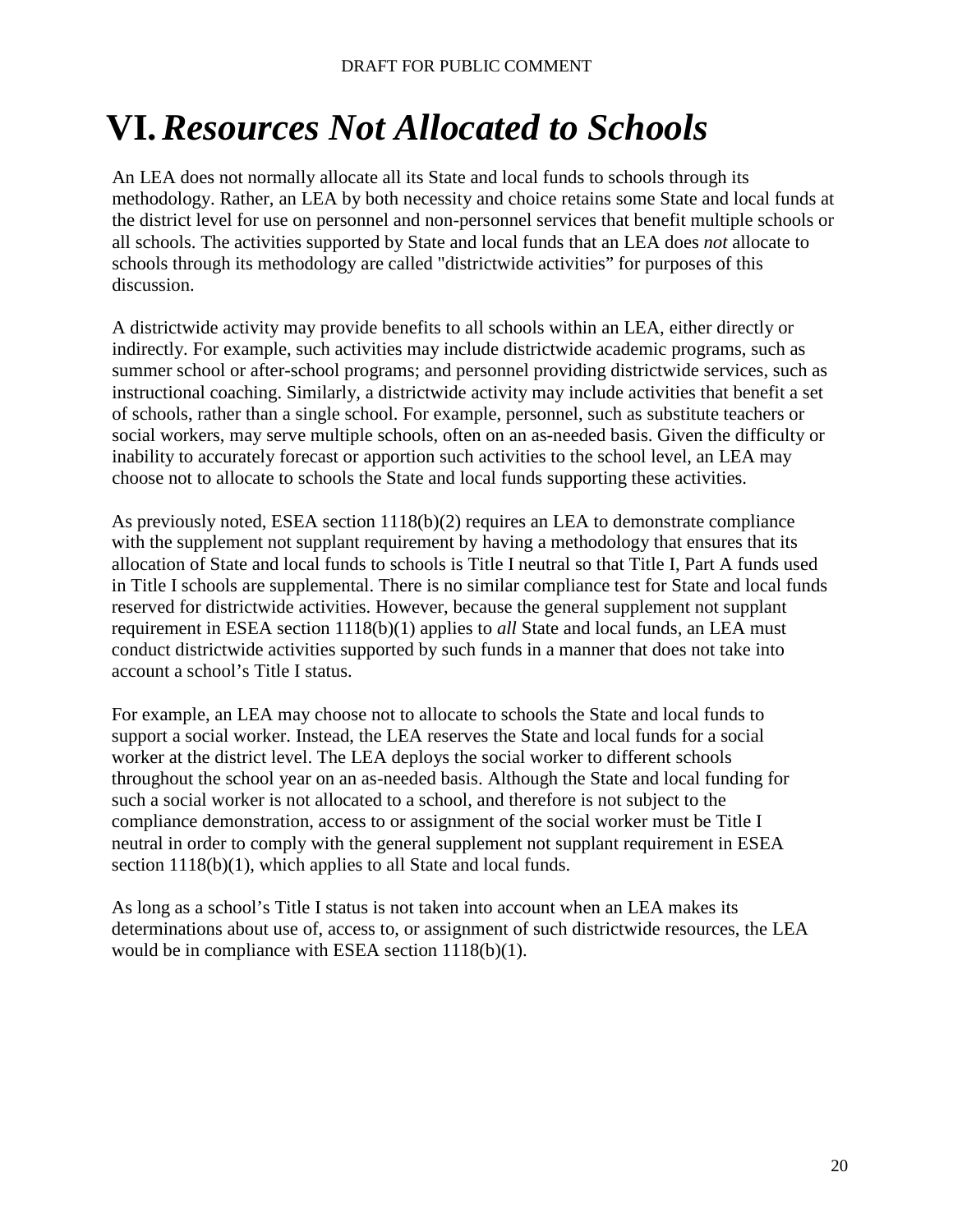# <span id="page-20-0"></span>**VII.** *Excluding Supplemental State and Local Funds from a Determination of Supplanting*

Under ESEA section 1118(d), an SEA or LEA may exclude from a supplanting determination the *supplemental* State and local funds for programs that meet the intent and purposes of Title I, Part A. Therefore, at the LEA's discretion, a school's Title I status may be taken into account when expending *supplemental* State and local funds as permitted by the exclusion. In other words, it is not required that the allocation or use of *supplemental* State and local funds be Title I-neutral.

#### **EXCLUSION OF SUPPLEMENTAL STATE AND LOCAL FUNDS**

For the purpose of complying with [the Title I, Part A supplement not supplant requirement and Title I, Part A comparability requirement], a State educational agency or local educational agency may exclude supplemental State or local funds expended in any school attendance area or school for programs that meet the intent and purposes of [Title I, Part A].

*(ESEA section 1118(d))*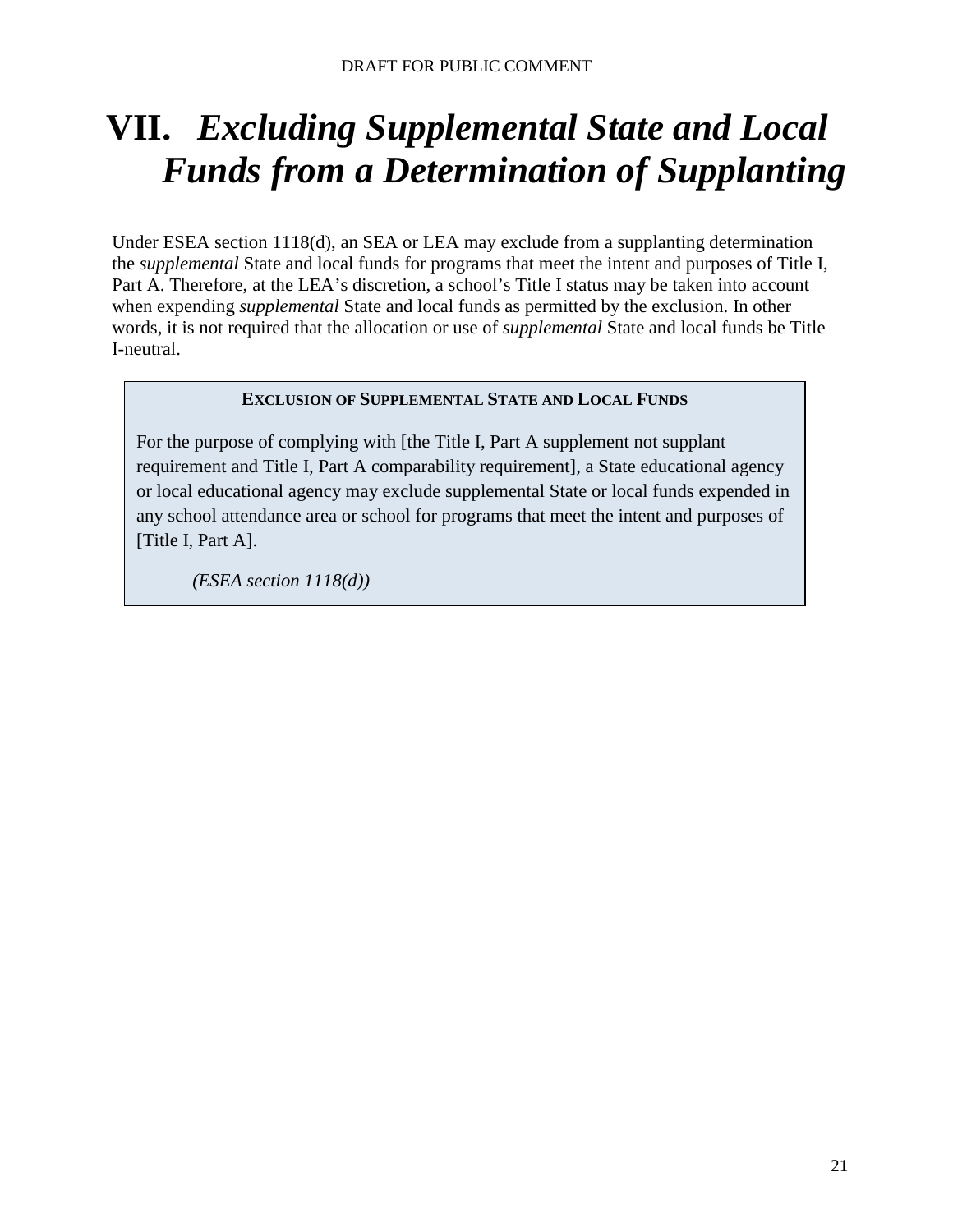# <span id="page-21-0"></span>**Meeting the Intent and Purposes of Title I, Part A**

The Title I regulations at 34 C.F.R. § 200.79 define when a program supported with supplemental State or local funds meets the intent and purposes of Title I, Part A.

A program meets the intent and purposes of Title I, Part A if the program either— 1. Is implemented in a school in which the percentage of children from lowincome families is at least 40 percent and is designed to promote schoolwide reform and upgrade the entire educational operation of the school to support students in their achievement toward meeting the State's challenging academic achievement standards that all students are expected to meet; and 2. Is designed to meet the educational needs of all students in the school, particularly those who are failing, or most at risk of failing, to meet the State's challenging academic achievement standards; and 3. Uses the State's assessment system to review the effectiveness of the program; **OR** 1. Serves only students who are failing, or most at risk of failing, to meet the State's challenging academic achievement standards; and 2. Provides supplementary services designed to meet the special educational needs of participating students to support their achievement toward meeting the State's student academic achievement standards; and 3. Uses the State's assessment system to review the effectiveness of the program. *(34 C.F.R. § 200.79(b))*

Thus, a program meets the intent and purposes of Title I, Part A if it would be an allowable use of Title I, Part A funds were it implemented in a Title I schoolwide program or targeted assistance school.

Please note that since not all children with disabilities or English learners are failing, or most at risk of failing, to meet the State's challenging academic standards, as required for Title I students by ESEA section 1115(c), it is unlikely costs for services required by law for these students would meet the intent and purposes of Title I, Part A and therefore be subject to the exclusion provision.

However, being supplemental State or local funds alone is not sufficient to qualify for the exclusion. The supplemental State or local funds must also be used for programs that meet the intent and purposes of Title I, Part A in order to qualify for the exclusion.

For an LEA that elects to use the exclusion, it must identify whether State and local funds expended on a particular program are supplemental, and whether the program meets the intent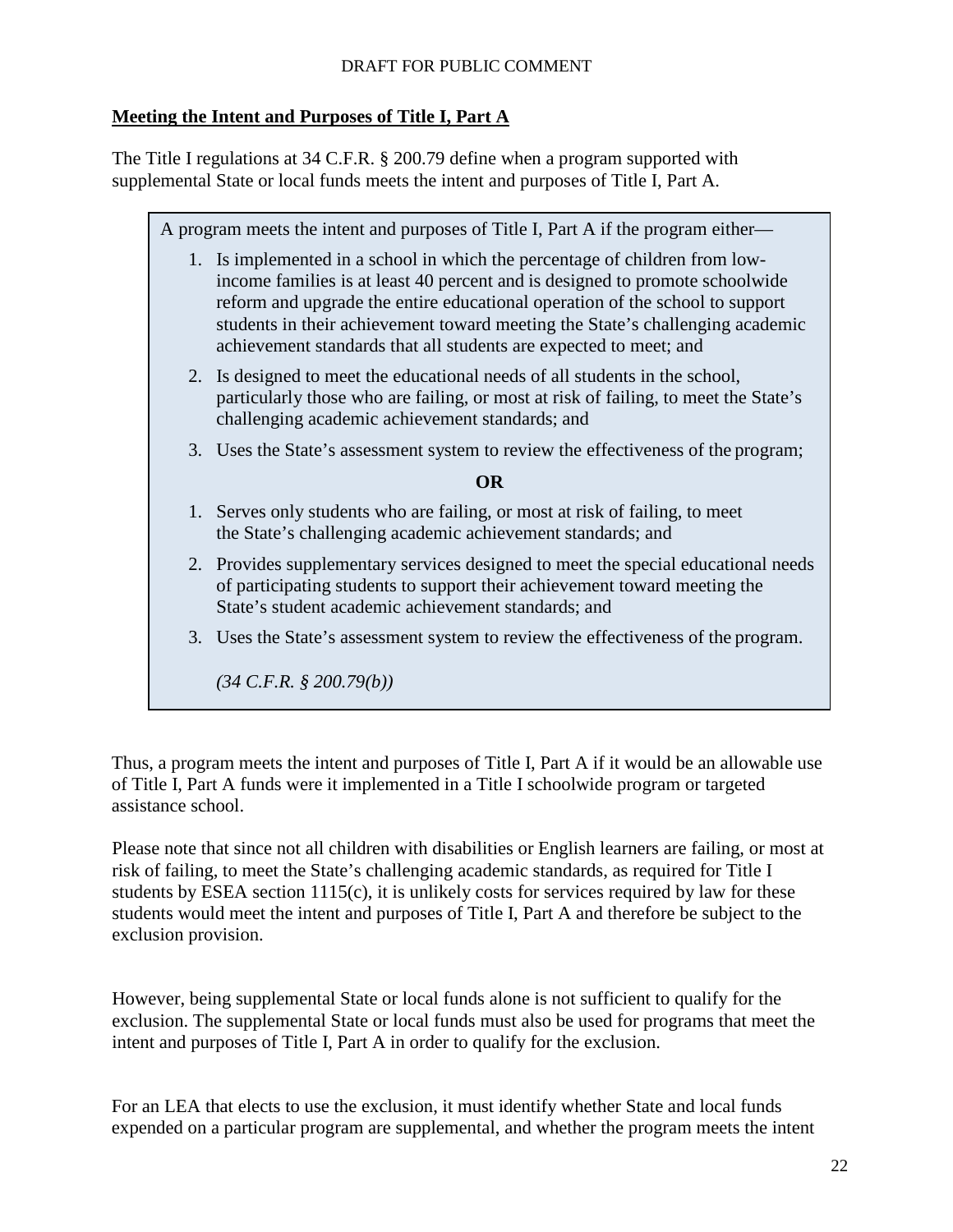and purposes of Title I, Part A pursuant to 34 C.F.R. § 200.79(b).

# <span id="page-22-0"></span>**Example #1**

Assume:

- a. Through its methodology, an LEA allocates to only non-Title I schools State and local funding to support after-school tutoring for any student who scores below proficient on the State's mathematics assessment.
- b. In its Title I schools, the LEA uses Title I, Part A funds to support after-school tutoring for any student who scores below proficient on the State's mathematics assessment.

This example would not violate the supplement not supplant requirement. Although the LEA is taking into account Title I status when allocating State and local funds through its methodology by only allocating to its non-Title I schools the State and local funds for the tutoring program, tutoring is a supplemental program and it benefits students who, by virtue of being nonproficient in mathematics, are failing to meet the State's mathematics standards. Therefore, the State and local funds supporting tutoring qualify for the exclusion because the program is supplemental and meets the intent and purposes of Title I, Part A pursuant to 34 C.F.R. § 200.79(b).

# <span id="page-22-1"></span>**Example #2**

Assume:

- a. An SEA has adopted an "A-F" school grading system and identifies all "F" schools as comprehensive support and improvement schools.
- b. An LEA has both Title I and non-Title I "F" schools.
- c. Through its methodology, an LEA allocates State and local funding to support appropriate interventions to only non-Title I "F" schools.
- d. In its Title I "F" schools, the LEA uses Title I, Part A funds to support the same or similar interventions as in the non-Title I "F" schools.

This example would not violate the supplement not supplant requirement. Although the LEA is taking into account Title I status when allocating State and local funds through its methodology by only allocating to non-Title I "F" schools the State and local funds to support appropriate interventions, the interventions are supplemental and are designed to meet the needs of students who are failing, or most at risk of failing, to meet State academic achievement standards. Therefore, the State and local funds supporting interventions in "F" schools qualify for the exclusion because they are supplemental and meet the intent and purposes of Title I, Part A pursuant to 34 C.F.R. § 200.79(b).

# <span id="page-22-2"></span>**Example #3**

Assume: